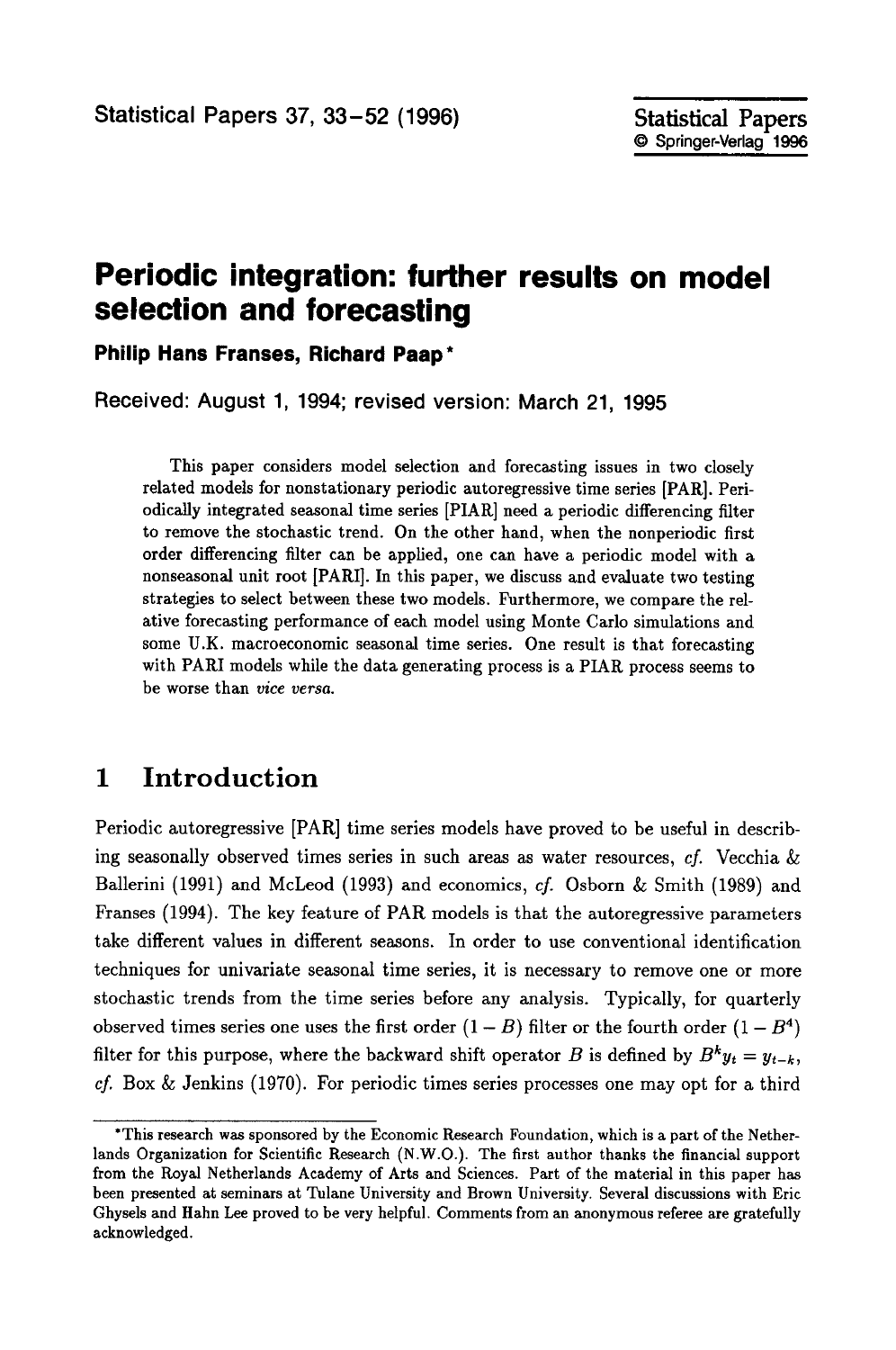possibility, *i.e.* that the differencing filter varies with the seasons, like, *e.g.*,  $(1 - \alpha_s B)$ under the nonlinear restriction  $\prod_{s=1}^{4} \alpha_s = 1$ , *cf.* Osborn (1988). In the latter case a seasonal time series is called a periodically integrated autoregression, denoted by PIAR, see Boswijk & Franses (1994) for a formal definition of the concept of periodic integration [PI]. Recent studies as Osborn (1988) and Franses & Paap (1994) suggest that PIAR models can be useful for modelling quarterly observed times series. Notice that periodic integration implies that in the long run shocks in different seasons have different impact, since the  $\alpha_s$  values are not all equal to each other. In contrast, when a PAR time series requires the  $(1 - B)$  filter to remove the stochastic trend, such shocks have the same impact across seasons. In this paper we denote the latter model by PARI. In practice, it is found that for the PIAR model the  $\alpha_s$  values in the periodic differencing filter take values that are typically close to unity. Additionally, PIAR models are somewhat more complicated since the periodic differencing filter has to be determined using a nonlinear estimation method. Therefore, we focus in this paper on the selection between PIAR and PARI models.

We compare two selection strategies for univariate quarterly observed times series, which differ with respect to the sequence of tests. The first strategy, which is applied in Franses  $&$  Paap (1994) starts with a test for periodic integration. Next, one proceeds with a test whether the periodic differencing filter reduces to the  $(1 - B)$  filter. The second strategy, advocated by Ghysels & Hall (1993), tests whether the  $(1 - B)$  filter is applicable in a periodic model straightaway. The theoretical implications of both testing strategies are discussed in detail and their power and size properties are investigated using Monte Carlo experiments. We further study the effect on the forecasting performance in case the wrong differencing filter is applied using Monte Carlo experiments. Finally, both the test strategies and the forecast comparison are considered for a set of real life macroeconomic U.K. seasonal time series.

The outline of the paper is as follows. In section 2 we discuss some properties of PAR models. Although we confine ourselves to quarterly time series in this paper, we wish to stress that all tests and methods can also be applied to *e.g.* monthly time series. In section 3 we analyse the two testing strategies to distinguish between PIAR and PARI and apply them to seven U.K. macroeconomic time series. Section 4 deals with a comparison in forecasting performance using Monte Carlo simulations and the same seven time series. The final section provides some concluding remarks.

## **2 Preliminaries**

Periodic autoregressive models are characterised by periodically varying parameters in the autoregressive part of the model. In other words, the dynamic structure varies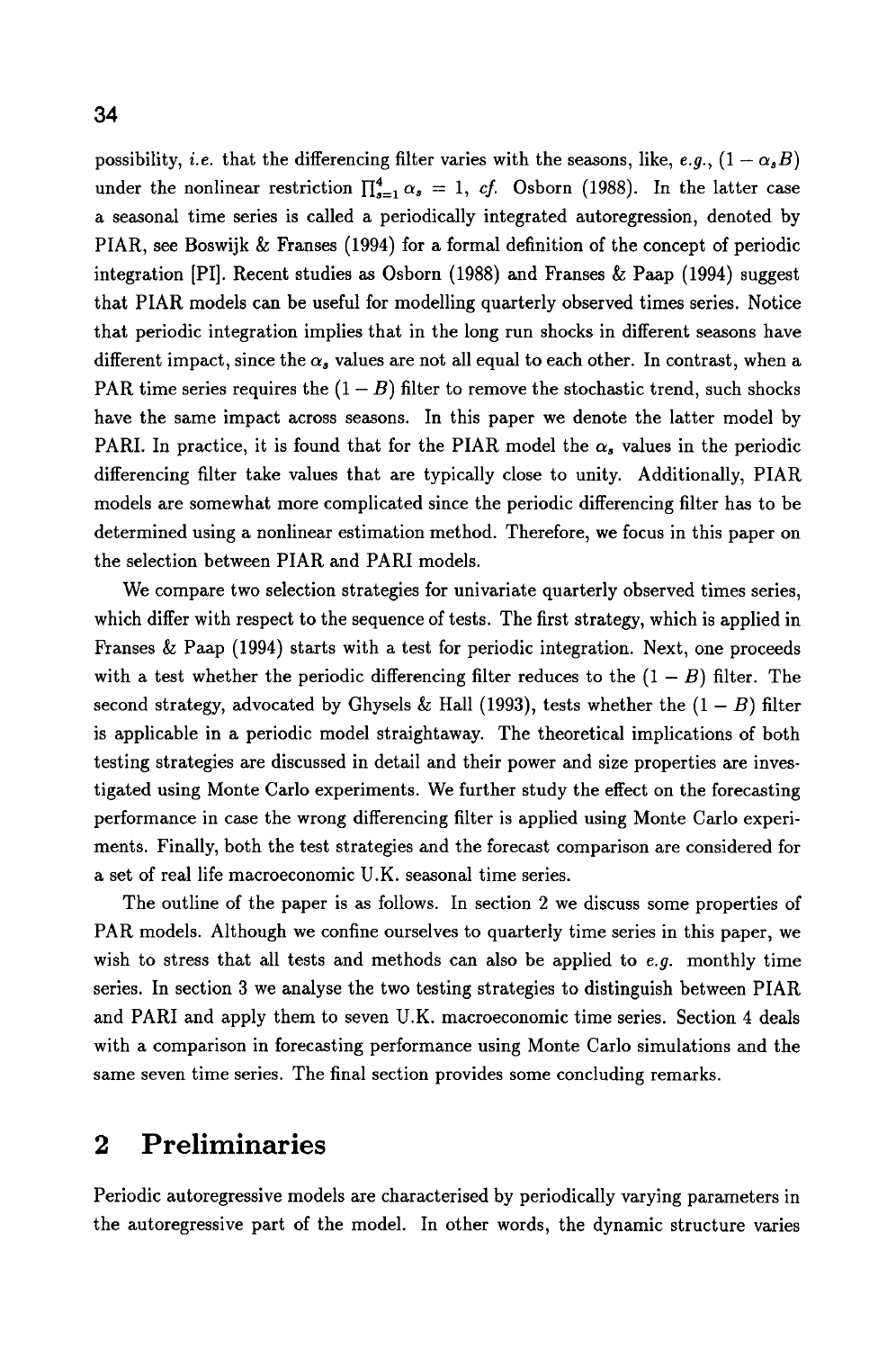$$
y_t = \sum_{s=1}^4 [\mu_s D_{st} + \tau_s D_{st} t] + \sum_{i=1}^p \sum_{s=1}^4 \phi_{is} D_{st} y_{t-i} + \epsilon_t,
$$
 (1)

where  $\epsilon_t$  is standard white noise,  $D_{st}$  represent seasonal dummies, t a time trend and s equals 4 if (t mod 4) = 0 and (t mod 4) otherwise. The  $\phi_{i\alpha}$  are seasonally varying autoregressive parameters. An extension to periodically varying variances is straightforward, *i.e.* by including  $\epsilon_{st}$  instead of  $\epsilon_t$ .

The simplest model, which is useful to illustrate the properties of PIAR and PARI models, is the PAR(2) model given by

$$
y_t = \phi_{1s} y_{t-1} + \phi_{2s} y_{t-2} + \epsilon_t.
$$
 (2)

where s equals 4 if  $(t \mod 4) = 0$  and  $(t \mod 4)$  otherwise, which we will use in the remaining of the paper. To analyze stochastic trend properties of  $y_t$  it is useful to transform (2) into a model with constant parameters. Let  $Y_T = (Y_{1T}, Y_{2T}, Y_{3T}, Y_{4T})'$ consist of the quarterly  $y_t$  observations, stacked in an annual vector, *i.e.*  $Y_{sT}$  is the observation in season s in year  $T$ . Then,  $(2)$  can be written in a Vector Autoregressive (VAR) representation

$$
A_0 Y_T = A_1 Y_{T-1} + \epsilon_T \tag{3}
$$

with

$$
A_0 = \begin{pmatrix} 1 & 0 & 0 & 0 \\ -\phi_{12} & 1 & 0 & 0 \\ -\phi_{23} & -\phi_{13} & 1 & 0 \\ 0 & -\phi_{24} & -\phi_{14} & 1 \end{pmatrix} \text{ and } A_1 = \begin{pmatrix} 0 & 0 & \phi_{21} & \phi_{11} \\ 0 & 0 & 0 & \phi_{22} \\ 0 & 0 & 0 & 0 \\ 0 & 0 & 0 & 0 \end{pmatrix}, \quad (4)
$$

where the index T runs from 1 to  $N = n/4$  and  $\epsilon_T$  is a (4x1) vector containing the stacked  $\epsilon_t$ , see Gladyshev (1961).

The vector process in (3) is stationary if the roots of the characteristic equation

$$
|A_0z - A_1| = z^2(z^2 - \phi_1^*z - \phi_2^*) = 0,
$$
\n(5)

are inside the unit circle, see Lütkepohl (1991), where  $\phi_1^*$  and  $\phi_2^*$  are nonlinear functions of the  $\phi_{is}$  parameters in (2). The process  $y_t$  in (2) is then said to be periodically stationary. When one of the solutions to (5) is equal to one, which implies

$$
\phi_1^* + \phi_2^* = 1,\tag{6}
$$

and all other solutions are inside the unit circle, there are three cointegration relations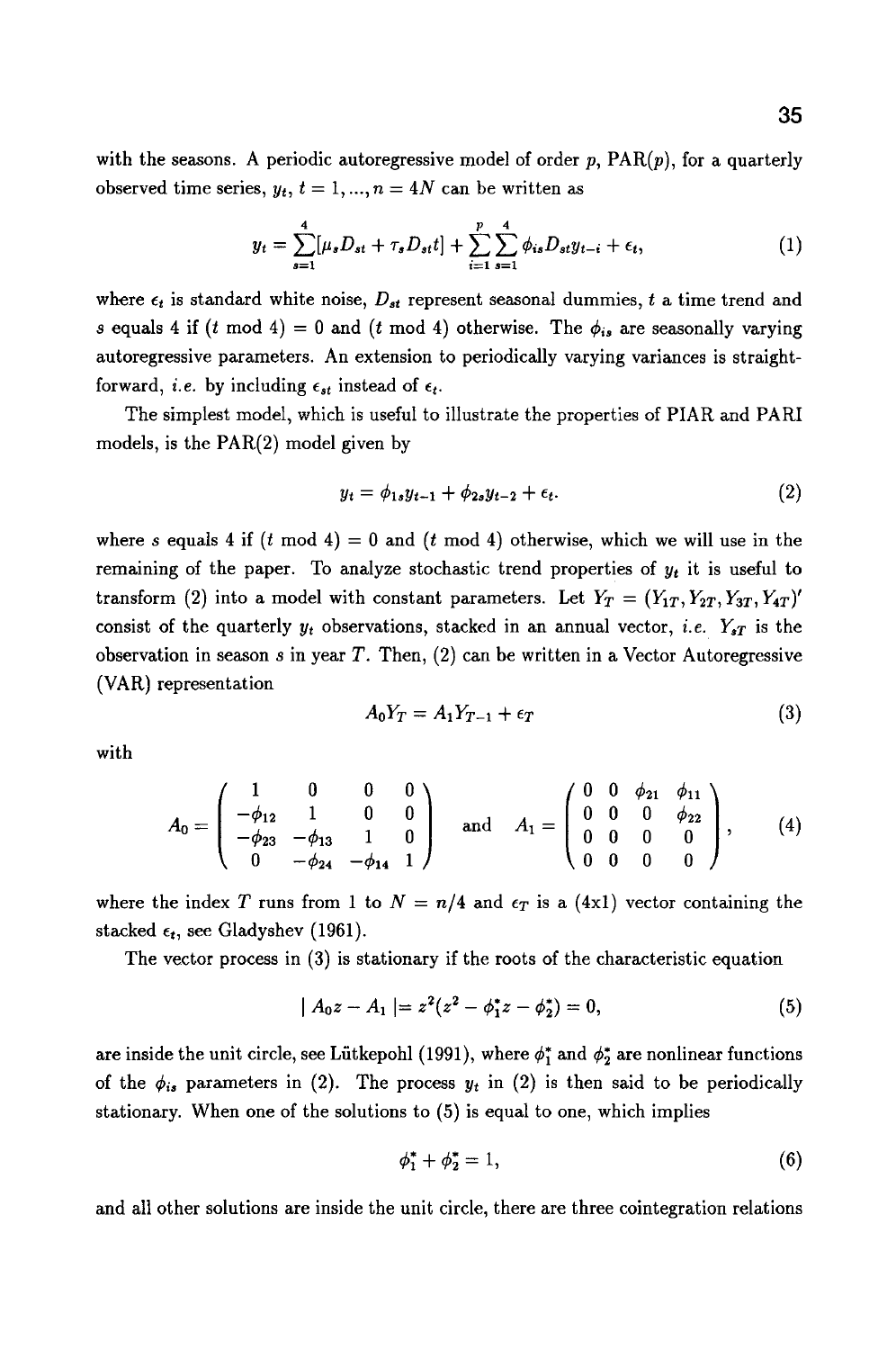between the elements of  $Y_T$  in the VAR representation  $(3)$ . It is easily understood that these cointegration relations can be written as  $Y_{1T}-\gamma_1 Y_{4T}$ ,  $Y_{2T}-\gamma_2 Y_{4T}$  and  $Y_{3T}-\gamma_3 Y_{4T}$ , and hence that  $Y_{1T} - \alpha_1 Y_{4T}$ ,  $Y_{2T} - \alpha_2 Y_{1T}$ ,  $Y_{3T} - \alpha_3 Y_{2T}$  and implicitly  $Y_{4T} - \alpha_4 Y_{3T}$  with  $\alpha_4 = 1/(\alpha_1 \alpha_2 \alpha_3)$  are stationary variables, where the  $\alpha_i$  parameters are functions of  $\gamma_i$ . Hence, when  $Y_T$  has one unit root, the appropriate differencing filter for  $y_t$  equals  $(1 - \alpha_s B)$  under the restriction that  $\alpha_1 \alpha_2 \alpha_3 \alpha_4 = 1$ . In that case (2) can be written as

$$
(y_t - \alpha_s y_{t-1}) = \beta_s (y_{t-1} - \alpha_{s-1} y_{t-2}) + \epsilon_t, \tag{7}
$$

with  $\alpha_1\alpha_2\alpha_3\alpha_4 = 1$  and  $\alpha_0 = \alpha_4$  if  $s = 1$ . The  $\alpha_s$  and  $\beta_s$  are functions of the  $\phi_{is}$ parameters. Given (7) and  $\alpha_1 \alpha_2 \alpha_3 \alpha_4 = 1$ , the characteristic equation (5) becomes

$$
|A_0 z - A_1| = z^2 (z - \alpha_1 \alpha_2 \alpha_3 \alpha_4)(z - \beta_1 \beta_2 \beta_3 \beta_4) = 0
$$
  
=  $z^2 (z - 1)(z - \beta_1 \beta_2 \beta_3 \beta_4) = 0$  (8)

It is clear from (8) that  $Y_T$  has a single unit root, which concern the values of  $\alpha_s$ .

Two interesting situations can occur in the case of a single unit root in  $Y_T$ . Firstly, when  $\alpha_s = 1$   $\forall s$ , the differencing filter  $(1 - \alpha_s B)$  reduces to  $(1 - B)$ . Notice that this corresponds to the parameter restriction  $\phi_{1s} + \phi_{2s} = 1$  in (2). In that case model (7) reduces to a PAR(1) model for the first order differenced series  $\Delta y_t = y_t - y_{t-1}$ ,

$$
\Delta y_t = \beta_s \Delta y_{t-1} + \epsilon_t, \tag{9}
$$

which we will denote as a periodic autoregression for an integrated time series [PARI]. Note that a PARI model is a special case of a PIAR model. The characteristic equation is equal to (8) with  $\alpha_s = 1$   $\forall s$ . On the other hand, when  $\alpha_s = -1$   $\forall s$ , the series  $y_t$ contains the seasonal unit root  $-1$  at the bi-annual frequency, see Hylleberg *et al.* (1990). In this case the  $(1 + B)$  filter is needed to remove the stochastic trend and this corresponds to the parameter restriction  $\phi_{2s} - \phi_{1s} = 1$  in (2). Notice that  $\alpha_s = -1$  $\forall s$  results again in the characteristic equation (8). In this paper we will not consider such a seasonal unit root. Secondly, when at least two  $\alpha_s$  differ from 1 and, the periodic differencing filter  $(1 - \alpha_s B)$  with  $\alpha_1 \alpha_2 \alpha_3 \alpha_4 = 1$  is required to obtain periodic stationarity, we call  $y_t$  periodically integrated [PI], and the PAR model in (7) is then called a periodically integrated autoregressive model of order  $2$  [PIAR(2)]<sup>1</sup>. Notice that a PARI model is a special case of a PIAR model. The key difference between a PIAR and a PARI model is that periodic integration implies that shocks in different

<sup>&</sup>lt;sup>1</sup>Notice that the conjecture in Ghysels & Hall (1993, footnote 3) that in the model  $y_t = \delta_s y_{t-1} +$  $\sum_{j=1}^{p-1} \theta_{j} \Delta y_{t-j} + \epsilon_t$  the restriction  $\prod_{s=1}^{4} \delta_s = 1$  implies periodic integration is not correct, unless p equals 1.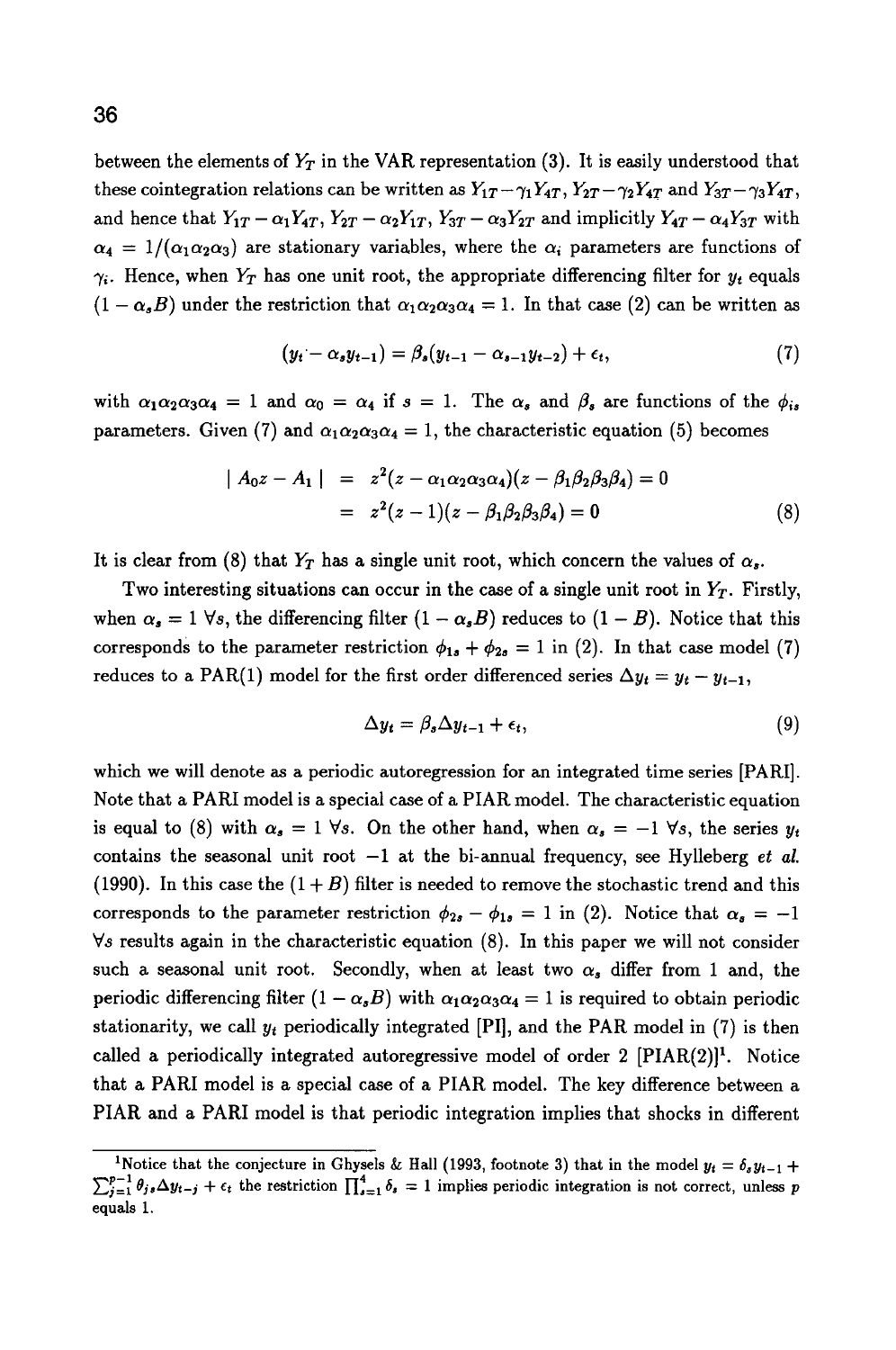seasons have a different impact on the long run pattern of the time series. In fact, the stochastic trend may change the seasonal pattern of the series permanently, where the seasonal pattern is defined by the sequence of  $Y_{sT}$  ranging from highest to lowest within year T. In contrast to PIAR models, in PARI models shocks have the same impact on each  $Y_{\rm sT}$  in the long run.

Finally, we discuss one more aspect of a PIAR model. Since a PIAR assumes the adequacy of a periodic differencing filter, one may want to consider fourth order differences in order to get rid of the periodic variation in removing the stochastic trend. For example the model in (7) with the restriction  $\alpha_1 \alpha_2 \alpha_3 \alpha_4 = 1$  can be rewritten in the following form

$$
\Delta_4 y_t = \beta_s \Delta_4 y_{t-1} + \eta_t, \qquad (10)
$$

where  $\Delta_4 y_t = y_t - y_{t-4}$  and  $\eta_t$  is a periodic moving average [MA] process defined by  $\eta_t = \epsilon_t + \alpha_s \epsilon_{t-1} + \alpha_s \alpha_{s-1} \epsilon_{t-2} + \alpha_s \alpha_{s-1} \alpha_{s-3} \epsilon_{t-3}$  with  $\alpha_{-2} = \alpha_2$ ,  $\alpha_{-1} = \alpha_3$  and  $\alpha_0 = \alpha_4$ . If one neglects the periodic MA process, the representation in (10) suggests that a PIAR process is observationally equivalent to a process that is so-called seasonally integrated, see Hylleberg *et al.* (1990). Notice that this equivalence would amount to having 1 unit root in the  $Y_T$  process in the PIAR case and  $4(!)$  such unit roots in the  $\Delta_4$  case. However, when one writes the  $\eta_t$  process in a stacked form, it can be shown that (10) becomes

$$
\beta(B)(Y_T - Y_{T-1}) = \Theta_0 \epsilon_T + \Theta_1 \epsilon_{T-1},\tag{11}
$$

where  $\beta(B)$  is a  $(4 \times 4)$  matrix with polynomials in B, and  $\beta_0 z + \Theta_1 = 0$  has three solutions on the unit circle. In other words, an application of the  $\Delta_4$  to a PIAR process implies overdifferencing since three redundant unit roots appear in the moving average part of the model for  $\Delta_{4}y_{t}$ . Additionally, assuming all  $\alpha_{s} = 1$  in a PIAR process, which amounts to the PARI process, it is even more obvious that PIAR, PARI and seasonally integrated processes are not observationally equivalent.

### **3 Model Selection**

Now we turn to the issue of model selection in PAR models. This involves a determination of the order of the PAR and tests for the most appropriate differencing filter.

### **Determination of the Order p**

A first model selection step concerns the decision on the order p of the periodic autoregression. This step can be based upon the Schwarz and Akaike and other Information criteria, on F-tests for parameter restrictions on the parameters of the highest lag,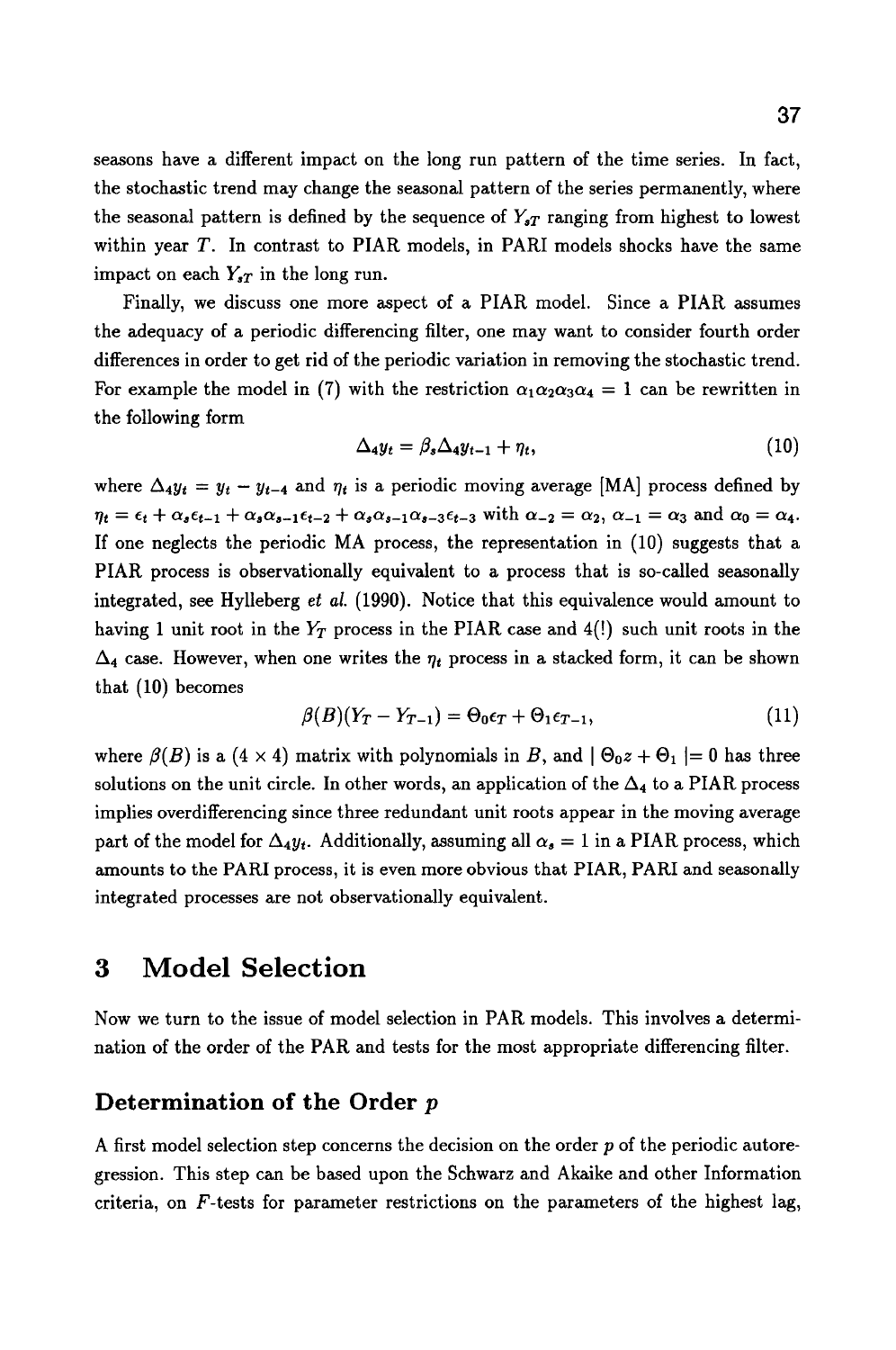and on LM tests for (periodic) autocorrelation in the residuals. An LM type test for first order periodic autocorrelation in a  $\text{PAR}(p)$  model boils down to an F-test for the significance of the four lagged  $D_{st} \hat{\epsilon}_t$  in the following auxiliary regression

$$
\hat{\epsilon}_t = \sum_{s=1}^4 [\delta_s D_{st} + \theta_s D_{st} t + \sum_{i=1}^p \psi_{is} D_{st} y_{t-i} + \rho_s D_{st} \hat{\epsilon}_{t-1}] + \xi_t.
$$
 (12)

After the appropriate order p has been determined, one can test whether the periodically varying coefficients differ significantly from each other, using a standard  $F$ -test. In Boswijk and Franses  $(1994)$  it is shown that such an F-test asymptotically follows a standard  $F$  distribution. If the null hypothesis of no periodicity cannot be rejected. one can proceed with testing for (non)seasonal unit roots in a nonperiodic model along the lines of Hylleberg *et al.* (1990). Otherwise one proceeds with testing for unit roots in periodic models. In case one expects there to be only a single stochastic trend, as we assume in the present paper, there are two possible strategies to follow. The first strategy is that one starts with a test for the restriction  $\alpha_1 \alpha_2 \alpha_3 \alpha_4 = 1$  and then check whether the periodic differencing filter can be simplified to the  $(1 - B)$  filter. The second strategy tests the adequacy of the  $(1 - B)$  filter straightaway.

#### **Two Separate Tests**

Franses & Paap (1994) opt for the approach to test first whether  $\alpha_1\alpha_2\alpha_3\alpha_4 = 1$  in a general PAR(p) model written in a format like (7), and then test whether all  $\alpha_s = 1$ . For simplicity we explain this two-step strategy in the PAR(2) model (7). Extensions to higher order PAR models are straightforward and do not change asymptotic distributions of the tests. We begin testing the following parameter restriction in (7),

$$
H_0: \pi = \prod_{s=1}^4 \alpha_s = 1, \tag{13}
$$

see (8), against the alternative  $\pi < 1$ . This  $H_0$  can be tested using the studentized version of a Likelihood Ratio statistic

$$
LR_{\tau} = \text{sign}(\hat{\pi} - 1) \sqrt{n \log \left( \frac{SSR_0}{SSR_a} \right)}, \tag{14}
$$

where *SSRa* corresponds to the sum of squared residuals in the unrestricted linear PAR model (2) and *SSRo* to the sum of squared residuals of the nonlinear model like (7) with  $\alpha_1\alpha_2\alpha_3\alpha_4 = 1$  obtained after nonlinear least squares. Under the null hypothesis of a single unit root, the  $LR_{\tau}$  follows a standard Dickey-Fuller distribution denoted by  $\tau$ , see Boswijk & Franses (1994). In case one includes four seasonal dummies and/or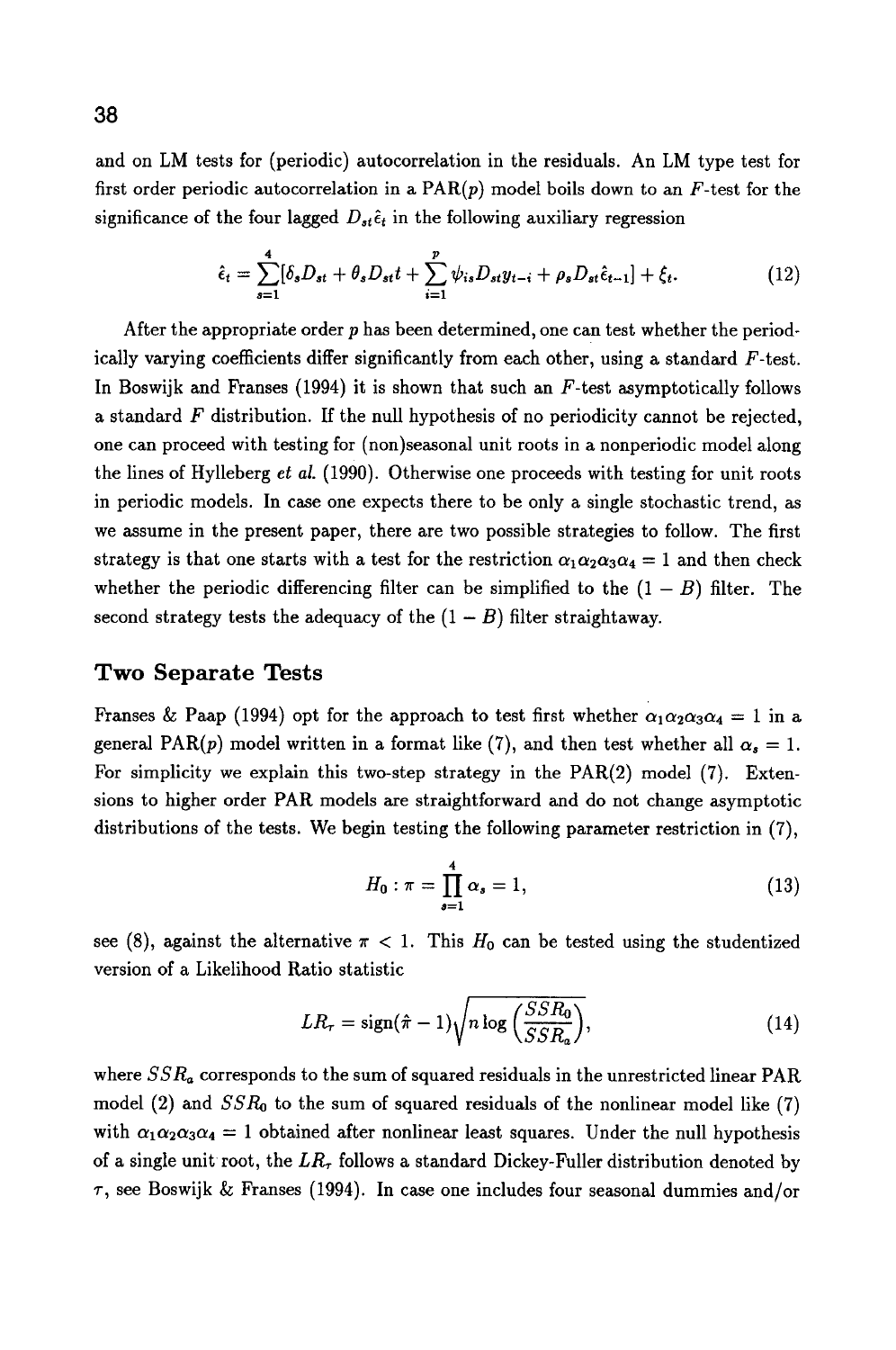four seasonal trends<sup>2</sup> in the test equation, one should use the distributions for  $\tau_{\mu}$  and  $\tau_{\tau}$  tabulated in Fuller (1976, table 8.5.1).

If one rejects the hypothesis in (13), the series *yt* is periodically stationary. If the null hypothesis cannot be rejected, i.e.  $(1 - \alpha_s B)$  is the appropriate differencing filter for  $y_t$ , one can proceed with testing for the adequacy of the  $(1 - B)$  filter in the series  $y_t$ . Given  $\prod_{s=1}^4 \alpha_s = 1$ , a test for  $\alpha_s = 1$   $\forall s$  amounts to three restrictions in the PIAR model. These restrictions can easily be tested using a standard  $F$ -test which is asymptotically F distributed as proved in Boswijk & Franses (1994). If  $\alpha_s = 1 \,\forall s$ cannot be rejected, we have a PARI model as in (9), otherwise we have PIAR model. Additionally a test for  $\alpha_s = 1$  for some though not all s, *i.e.* the  $(1 - B)$  filter is applicable in a few seasons, can also be performed using  $F$ -tests.

Table 1. Simulated fractiles of t-tests for the significance of lagged periodically differenced time series in a  $PAR(2)$  process based on 5000 replications. The effective sample size is 120 observations.

| U/R <sup>1</sup><br>DGP <sup>1</sup> |            |                   |            |    | fractiles |                         |                              |           |             |        |      |
|--------------------------------------|------------|-------------------|------------|----|-----------|-------------------------|------------------------------|-----------|-------------|--------|------|
| $\alpha_1$                           | $\alpha_2$ | $\alpha_3$        | $\alpha_4$ |    | 5%        | 10%                     |                              | 20\% 50\% | 80% 90%     |        | 95%  |
| 1.053                                |            | 0.888 1.071       | 0.999      | U  |           |                         | $-1.65$ $-1.21$ $-0.78$ 0.07 |           | 0.90        | - 1.38 | 1.74 |
|                                      |            |                   |            | R  |           | $-1.64$ $-1.26$ $-0.79$ |                              | 0.05      | 0.91        | -1.33  | 1.70 |
| 0.957                                |            | 1.022 1.032 0.991 |            | U  |           |                         | $-1.61 -1.20 -0.76 0.06$     |           | 0.92        | 1.39   | 1.77 |
|                                      |            |                   |            | R. |           | $-1.61 -1.23$           | $-0.78$                      | 0.01      | $0.92$ 1.37 |        | 1.73 |
| 0.744                                | 1.021      | 1.371             | 0.960      | U  | $-1.64$   | $-1.26$                 | $-0.78$                      | 0.06      | 0.89        | 1.34   | 1.71 |
|                                      |            |                   |            | R. | -1.63     | $-1.24$                 | $-0.79$                      | 0.05      | $0.91$ 1.34 |        | 1.74 |

<sup>1</sup>The DGP is  $y_t = \alpha_s y_{t-1} + \epsilon_t$  with  $\alpha_4 = 1/(\alpha_1 \alpha_2 \alpha_3)$  and  $\epsilon_t \sim N(0, 1)$ . The table shows the empirical fractiles of t-tests for the significance of the  $\beta$ , parameters in the model  $(y_t - \alpha_s y_{t-1}) =$  $\beta_{s}(y_{t-1} - \alpha_{s-1}y_{t-2}) + \epsilon_{t}$  with the restriction  $\alpha_{4} = 1/(\alpha_{1}\alpha_{2}\alpha_{3})$  imposed (R) and without this restriction (U).

A final step in this model selection strategy can involve a test for the significance of parameters like the  $\beta_s$  in the PAR model (7). Given that  $(1 - \alpha_s B)y_t$  is a (periodically) stationary process, one may expect that t-tests for the significance of the  $\beta_{s}$  asymptotically follow a standard normal distribution under the null hypothesis. However, since the  $\alpha_s$  have to be estimated, one may expect slightly biased distributions in small samples. Table 1 shows simulated fractiles of a  $t$ -test for the significance of one of the second order terms, while the DGP is a PIAR(1) for a sample size of 120 observations. These t-tests are performed in a PAR(2) model (7) with and without the parameter restriction of periodic integration,  $\prod_{s=1}^{4} \alpha_s = 1$ . On the left hand side of the empirical

<sup>2</sup> It is easy to see that one always should include four seasonal dummies and four seasonal trends in the regression since the model  $y_t - \mu - \tau t = \phi_s(y_{t-1} - \mu - \tau(t-1)) + \epsilon_t$  implies  $y_t = \mu_s + \tau_s t + \phi_s y_{t-1} + \epsilon_t$ where  $\mu_s = \mu - \phi_s \mu + \phi_s \tau$  and  $\tau_s = (1 - \phi_s) \tau$ .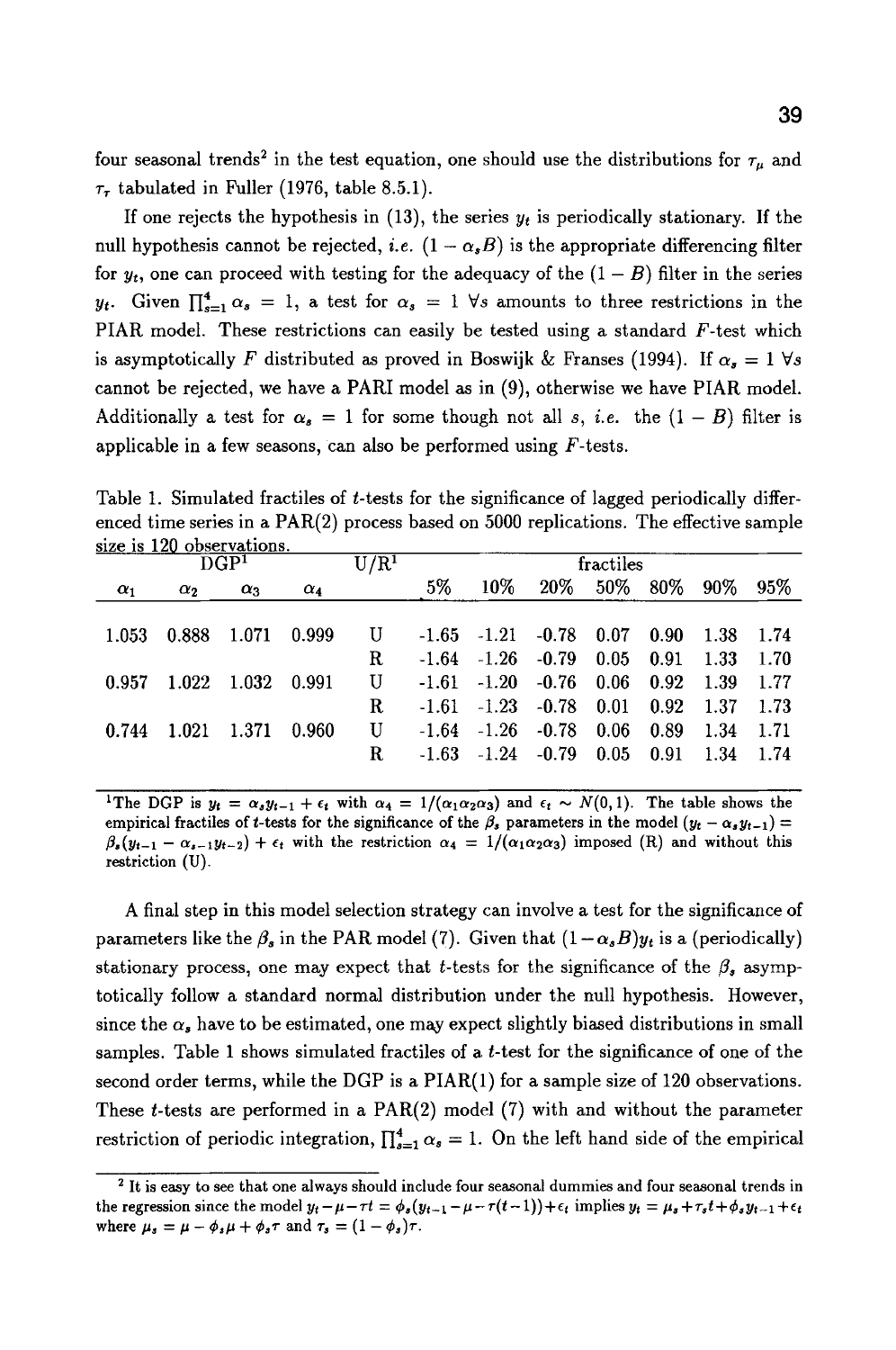distribution the fractiles closely match their asymptotic values, while on the right hand side the fractiles are only slightly larger.

### **A Joint Test**

An alternative to the previous, what one can call a  $LR<sub>r</sub>$  two-step method, is to start testing whether a  $(1 - B)$  filter is appropriate straightaway. One approach may be to test *e.g.* in model (2) whether  $\phi_{1s} + \phi_{2s} = 1$ , using a standard F-test. This test is however not asymptotically  $F$  distributed, because the number of unit roots under the null hypothesis is different from the number of unit roots under the alternative hypothesis. Instead, one may use the tests proposed by Ghysels  $\&$  Hall (1993). Rewrite the  $PAR(p)$  model in (1) in the following form

$$
\Delta y_t = \delta_s y_{t-1} + \mu_s + \tau_s t + \sum_{j=1}^{p-1} \theta_{sj} \Delta y_{t-j} + \epsilon_t, \qquad (15)
$$

where  $\delta_s$ ,  $\mu_s$ ,  $\tau_s$  and  $\theta_{sj}$  for  $j = 1, ..., p - 1$  vary with the season and  $\epsilon_t \sim N(0, \sigma^2)$ . A first order differencing filter  $(1 - B)$  for  $y_t$  corresponds to

$$
H_0: \delta_s = 0 \text{ for all } s. \tag{16}
$$

This hypothesis is tested against the alternative

$$
H_a: \delta_s \neq 0 \text{ for at least some } s,
$$
\n
$$
(17)
$$

which implies that *Yt* can be either periodically integrated or periodically stationary or even explosive. This can be viewed as a drawback since under  $H_a$  we still do not know whether  $y_t$  has a stochastic trend or not. The hypothesis in (16) can be tested using a Wald test. This Wald test can be expressed as

$$
W_{i4} = \frac{N}{n-k} \sum_{s=1}^{4} t_{\delta_s}^2,
$$
\n(18)

where  $t_{\delta}$ , represents the t-value for the test  $\delta_{s} = 0$ , k is the number of regressors in (15) and  $i = 1,2,3$  in case (15) contains, 1: no seasonal dummies and no trends, 2: only four seasonal dummies and 3: four seasonal dummies and four seasonal trends. For a similar reason as in footnote 2, we have to include four seasonal dummies and four seasonal trends. Boswijk  $&$  Franses (1994) prove that the asymptotic distribution of the Wald test in (18) is the sum of a  $\chi^2(3)$  and the square of the Dickey-Fuller distribution, indicating that  $W_{i4}$  amounts to a joint test for a single unit root in  $Y_T$ and for  $\alpha_s = 1$  Vs. We simulated some critical values of the tests, see table 2. These critical values will be used in the empirical part of this paper.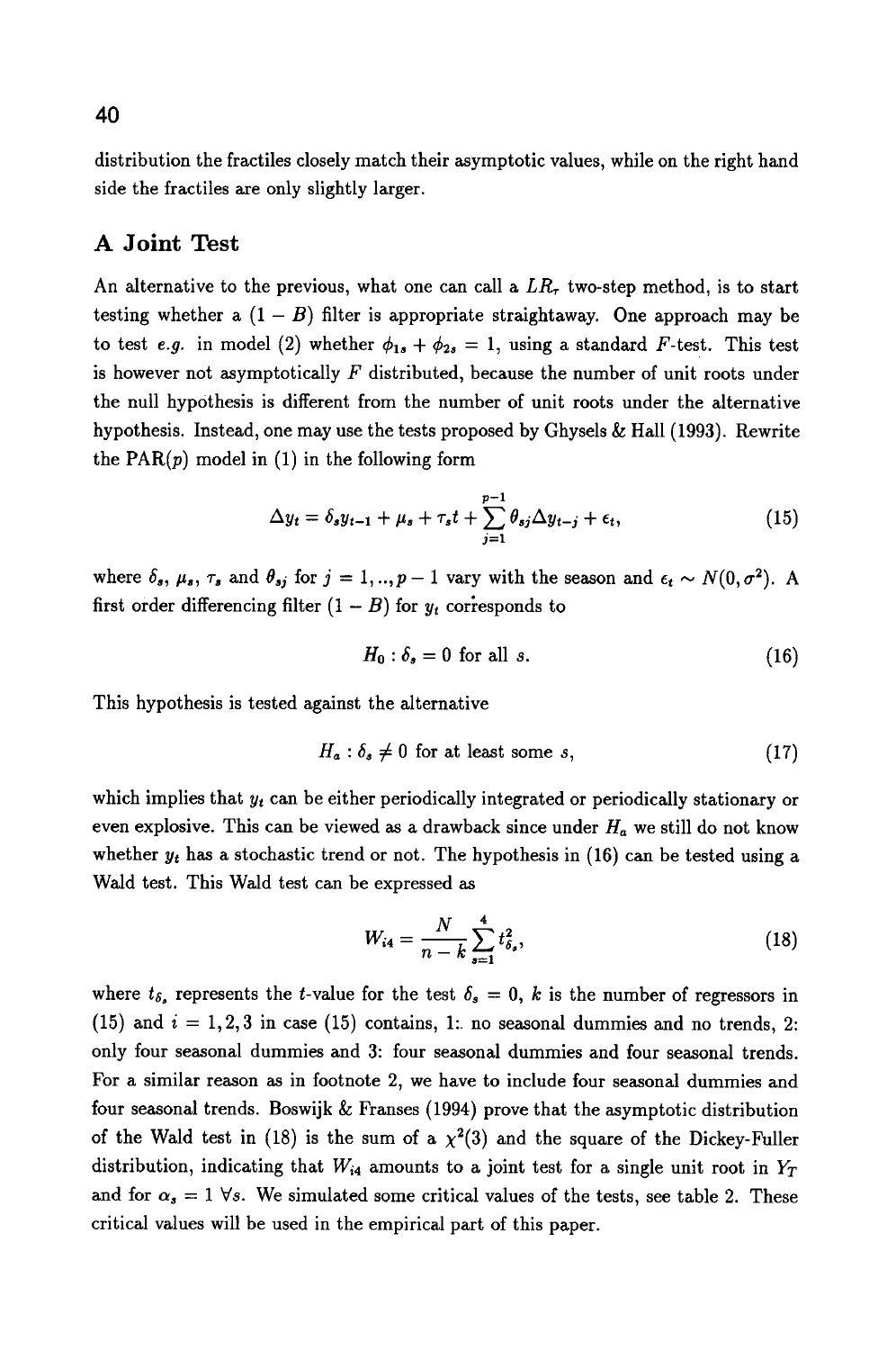| sample |      | $W_{14}$ |      |      | $W_{24}$ |      | $W_{34}$ |      |      |  |
|--------|------|----------|------|------|----------|------|----------|------|------|--|
| size   | 20%  | 10%      | 5%   | 20%  | 10%      | 5%   | 20%      | 10%  | 5%   |  |
|        |      |          |      |      |          |      |          |      |      |  |
| 40     | 1.74 | 2.35     | 2.90 | 2.63 | 3.37     | 4.17 | 3.61     | 4.63 | 5.62 |  |
| 80     | 1.62 | 2.15     | 2.62 | 2.36 | 3.01     | 3.59 | 3.12     | 3.84 | 4.51 |  |
| 120    | 1.62 | 2.13     | 2.60 | 2.35 | 2.95     | 3.52 | 3.03     | 3.71 | 4.33 |  |
| 160    | 1.59 | 2.06     | 2.51 | 2.30 | 2.86     | 3.40 | 2.97     | 3.67 | 4.27 |  |
|        |      |          |      |      |          |      |          |      |      |  |

Table 2. Critical values of the  $W_{i4}$  tests based on 10000 Monte Carlo replications<sup>1,2</sup>.

<sup>1</sup>The DGP is  $y_t = y_{t-1} + \epsilon_t$  with  $\epsilon_t \sim N(0, 1)$  and the model to be estimated is  $\Delta y_t = \delta_s y_t + \eta_t$ , including seasonal dummies and trends if necessary.

 $2W_{14}$  corresponds to the test statistic in (18) when the test equation contains no seasonal dummies and trends,  $W_{24}$  with seasonal dummies and  $W_{34}$  with seasonal dummies and trends.

In order to test the validity of the  $(1 - B)$  filter in a PAR(p) model, another possibility is to modify the Dickey-Fuller t-test for periodic autoregressions by considering

$$
\Delta y_t = \delta y_{t-1} + \mu_s + \tau t + \sum_{j=1}^{p-1} \theta_{sj} \Delta y_{t-j} + \epsilon_t
$$
\n(19)

and a t-test for the significance of  $\delta$ ,  $\tau_{PADE}$ , *i.e.* a periodic Augmented Dickey-Fuller test [PADF]. Under the null hypothesis, this t-test follows a standard Dickey-Fuller distribution, tabulated in Fuller (1976, table 8.5.1), see Ghysels & Hall (1993). Note that they only allow for a nonseasonal trend term as in (19). If one cannot reject the hypothesis using the  $\tau_{PAPF}$  test the series contains a unit root at the zero frequency. In case one rejects the null hypothesis, there are again several possibilities. The series can be periodically integrated, stationary or even explosive. Note that not every PIAR model of order p can be written in the form (19) with  $\delta \neq 0$  due to the restriction that  $\delta$  is not periodically varying, so not all PIAR processes are captured in the alternative hypothesis. Hence, the  $\tau_{PADF}$  is in a sense more restrictive than the  $W_{i4}$  test.

#### **Some Simulation Results**

To compare the two-step and joint model selection strategies we set up a Monte Carlo study. The performance of the test statistics is investigated using six data generating processes [DGPs]. Table 3 shows the DGPs we consider in our simulations. Table 4 shows the outcome of the Monte Carlo simulations. The first block displays the relative number of cases a decision is made if the test equations do not contain any deterministic components, the second if the test equations contain seasonal dummies and the last block if the test equations contain seasonal dummies and seasonal trends except for (19), where we include a nonseasonal trend. We first concentrate on the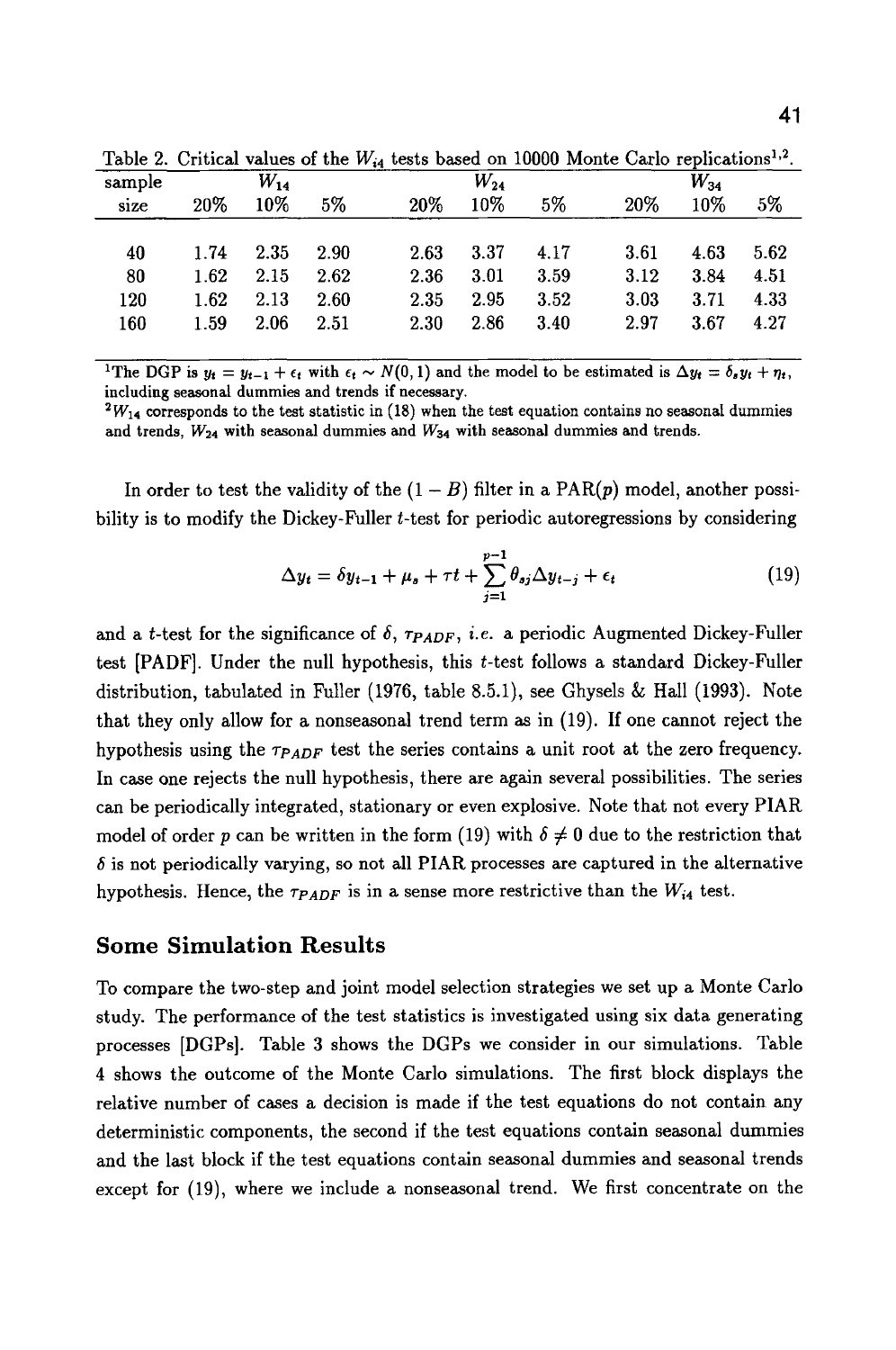|    | Table 5. The parameters of the DOT's, used in the monte Carlo studies. |            |            |            |            |           |           |           |           |  |  |
|----|------------------------------------------------------------------------|------------|------------|------------|------------|-----------|-----------|-----------|-----------|--|--|
|    | DGP                                                                    | $\alpha_1$ | $\alpha_2$ | $\alpha_3$ | $\alpha_4$ | $\beta_1$ | $\beta_2$ | $\beta_3$ | $\beta_4$ |  |  |
|    |                                                                        |            |            |            |            |           |           |           |           |  |  |
|    | PIAR.                                                                  | 1.053      | 0.888      | 1.071      | 0.999      | $-0.253$  | $-0.352$  | $-0.081$  | 0.331     |  |  |
| Н  | <b>PIAR</b>                                                            | 0.957      | 1.022      | 1.032      | 0.991      | 0.009     | $-0.649$  | $-0.398$  | $-0.646$  |  |  |
| Ш  | PIAR.                                                                  | 0.744      | 1.021      | 1.371      | 0.960      | $-0.302$  | $-0.539$  | $-0.118$  | $-0.365$  |  |  |
| IV | <b>PARI</b>                                                            |            |            |            | 1          | $-0.315$  | $-0.657$  | $-0.211$  | 0.127     |  |  |
| V  | <b>PARI</b>                                                            |            | 1          |            |            | $-0.037$  | $-0.554$  | $-0.283$  | $-0.663$  |  |  |
| VI | <b>PARI</b>                                                            |            |            |            | 1          | $-0.354$  | $-0.334$  | $-0.027$  | $-0.436$  |  |  |
|    |                                                                        |            |            |            |            |           |           |           |           |  |  |

Table 3. The parameters of the DGPs, used in the Monte Carlo studies<sup>1</sup>

<sup>1</sup>Each DGP is  $(y_t-\alpha_s y_{t-1}) = \beta_s(y_{t-1}-\alpha_{s-1}y_{t-2})+\epsilon_t$ , with  $\alpha_4 = 1/(\alpha_1\alpha_2\alpha_3)$  and  $\epsilon_t \sim N(0, 1)$ . The chosen values of the autoregressive parameters are based upon parameter estimates of a second order PIAR and a first order PARI model for three U.K. macroeconomic time series, Total Investment, Exports and Trade Balance, see Osborn (1990) for a complete description of the data and Franses & Paap (1994) for additional details.

Table 4. Performance of the test strategies, based on 5000 replications. The sample size is 120. The cells report the relative frequencies that a certain decision is made based on the proposed test strategy<sup>1</sup>. All tests are evaluated at a 5% significance level.

|                    |                  |       | DGP         |       |                            |       |       |  |  |  |
|--------------------|------------------|-------|-------------|-------|----------------------------|-------|-------|--|--|--|
| strategy           | decision         |       | <b>PIAR</b> |       |                            | PARI  |       |  |  |  |
|                    |                  | I     | П           | Ш     | IV                         | V     | VI    |  |  |  |
|                    |                  |       |             |       |                            |       |       |  |  |  |
|                    |                  |       |             |       | no constants and no trends |       |       |  |  |  |
| $LR_{\tau}$        | PI               | 94.74 | 95.18       | 95.18 | 94.14                      | 94.62 | 94.68 |  |  |  |
| $LR_{\tau}$ 2-step | PI & no $\Delta$ | 75.00 | 26.76       | 95.14 | 4.90                       | 4.34  | 4.94  |  |  |  |
| $LR_{\tau}$ 2-step | PI & $\Delta$    | 19.74 | 68.42       | 0.04  | 89.24                      | 90.28 | 89.62 |  |  |  |
| $W_{14}$ test      | Δ                | 24.22 | 76.80       | 0.04  | 94.68                      | 94.50 | 93.96 |  |  |  |
| <b>PADF</b>        | Δ                | 91.96 | 95.12       | 92.76 | 94.80                      | 94.58 | 94.32 |  |  |  |
|                    |                  |       |             |       | constants and no trends    |       |       |  |  |  |
| $LR_{\tau}$        | PI               | 94.94 | 95.28       | 95.00 | 95.40                      | 95.14 | 95.04 |  |  |  |
| $LR_{\tau}$ 2-step | PI & no $\Delta$ | 50.14 | 11.60       | 94.66 | 5.02                       | 5.10  | 4.80  |  |  |  |
| $LR_{\tau}$ 2-step | PI & $\Delta$    | 44.80 | 83.68       | 0.34  | 90.38                      | 90.04 | 90.24 |  |  |  |
| $W_{24}$ test      | Δ                | 55.66 | 91.19       | 0.32  | 94.62                      | 94.36 | 94.96 |  |  |  |
| PADF               | Δ                | 93.78 | 96.42       | 95.70 | 95.50                      | 96.40 | 95.56 |  |  |  |
|                    |                  |       |             |       | constants and trends       |       |       |  |  |  |
| $LR_{\tau}$        | PI               | 96.02 | 96.20       | 96.74 | 95.62                      | 96.48 | 95.80 |  |  |  |
| $LR_{\tau}$ 2-step | PI & no $\Delta$ | 26.20 | 7.40        | 93.52 | 5.10                       | 5.60  | 4.80  |  |  |  |
| $LR_{\tau}$ 2-step | PI & $\Delta$    | 69.42 | 88.80       | 3.22  | 90.52                      | 90.88 | 91.00 |  |  |  |
| $W_{34}$ test      | Δ                | 81.16 | 93.60       | 4.34  | 96.08                      | 94.60 | 94.24 |  |  |  |
| PADF               | Δ                | 94.88 | 93.06       | 77.56 | 93.92                      | 97.06 | 96.30 |  |  |  |
|                    |                  |       |             |       |                            |       |       |  |  |  |

<sup>1</sup>The DGPs are displayed in table 3.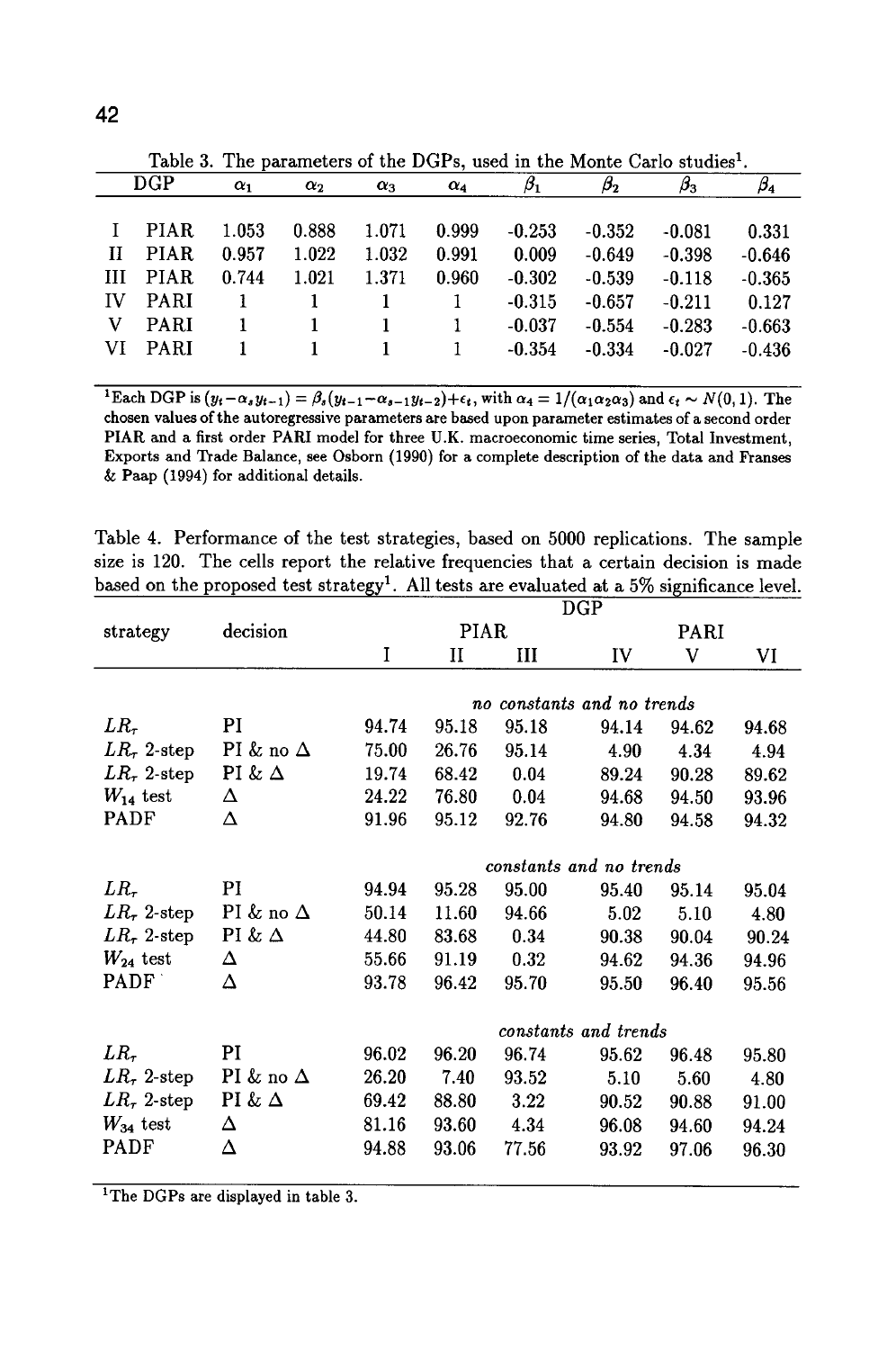results for the first three DGPs, where the series are periodically integrated. The lag order p in the test regressions is set equal to 2 as in the DGP except for the PADF case in equation (19) which can suffer from serial correlation in the residuals because of the constant  $\delta$  parameter. In that case we add lagged  $\Delta y_t$  with periodically varying parameters to this equation until there is no significant periodic serial correlation in the residuals using the LM test based on  $(12)$ . We see that the  $LR<sub>\tau</sub>$  test performs as expected, *i.e.* the relative number of cases that is rejected equals about the significance level of 5%. The PADF test has very low power against periodic integration, since it almost always opts for the  $(1 - B)$  filter except for DGP III in case seasonal dummies and a trend are included in the test equation. The test strategies have difficulties with the second DGP, where the  $\alpha_s$  are near unity and almost no difficulties with the third DGP, where some of the  $\alpha_s$  differ substantially from unity. The  $LR_{\tau}$  two-step strategy chooses the inappropriate  $(1 - B)$  filter less frequently than the  $W_{i4}$  and PADF tests, especially for the first two DGPs. The relative frequency that the test strategies select a  $(1 - B)$  filter increases if we include deterministic elements in the test equations.

When the DGPs are PARI processes (the last three DGPs in table 3) the overall results for the empirical size of the  $LR<sub>r</sub>$  test do not change. The PADF and the  $W_{i4}$ test provide in about 959{ of the cases the right decision, which corresponds to the chosen level of significance. Note that now we have set the order  $p$  of the regression  $(19)$  equal to 2 without a priori testing, since the auxiliary regression corresponds to the DGP. The  $LR_{\tau}$  two-step method suffers from the fact that we have to perform two tests and hence only in about 90% of the cases we make the right decision. The results do not change if we include deterministic components in the test equations.

In sum, the empirical performance of the model selection strategies in case the DGP is PARI seems similar. The  $LR_{\tau}$  two-step strategy seems to opt for the  $(1 - B)$ filter less frequently than the  $W_{i4}$  test in case the DGP is PIAR. The PADF test has no power against periodic integration whatsoever. The main theoretical advantage of the *LR~* two-step strategy method is that one obtains information on the stochastic trend properties in case  $(1 - B)$  is rejected, while a rejection using  $W_{i4}$  tests does not lead to any concrete decision. The practical advantage of the two-step strategy comes from the fact that in case in the first step  $\alpha_1 \alpha_2 \alpha_3 \alpha_4 = 1$  cannot be rejected, we can test for the significance of the deterministic components using standard  $F$  tests, before continuing with the second step, *i.e.* testing for a  $(1 - B)$  filter, which can increase the power of the test strategy. Under the restriction  $\alpha_1 \alpha_2 \alpha_3 \alpha_4 = 1$ , these F tests are asymptotically  $F$  distributed.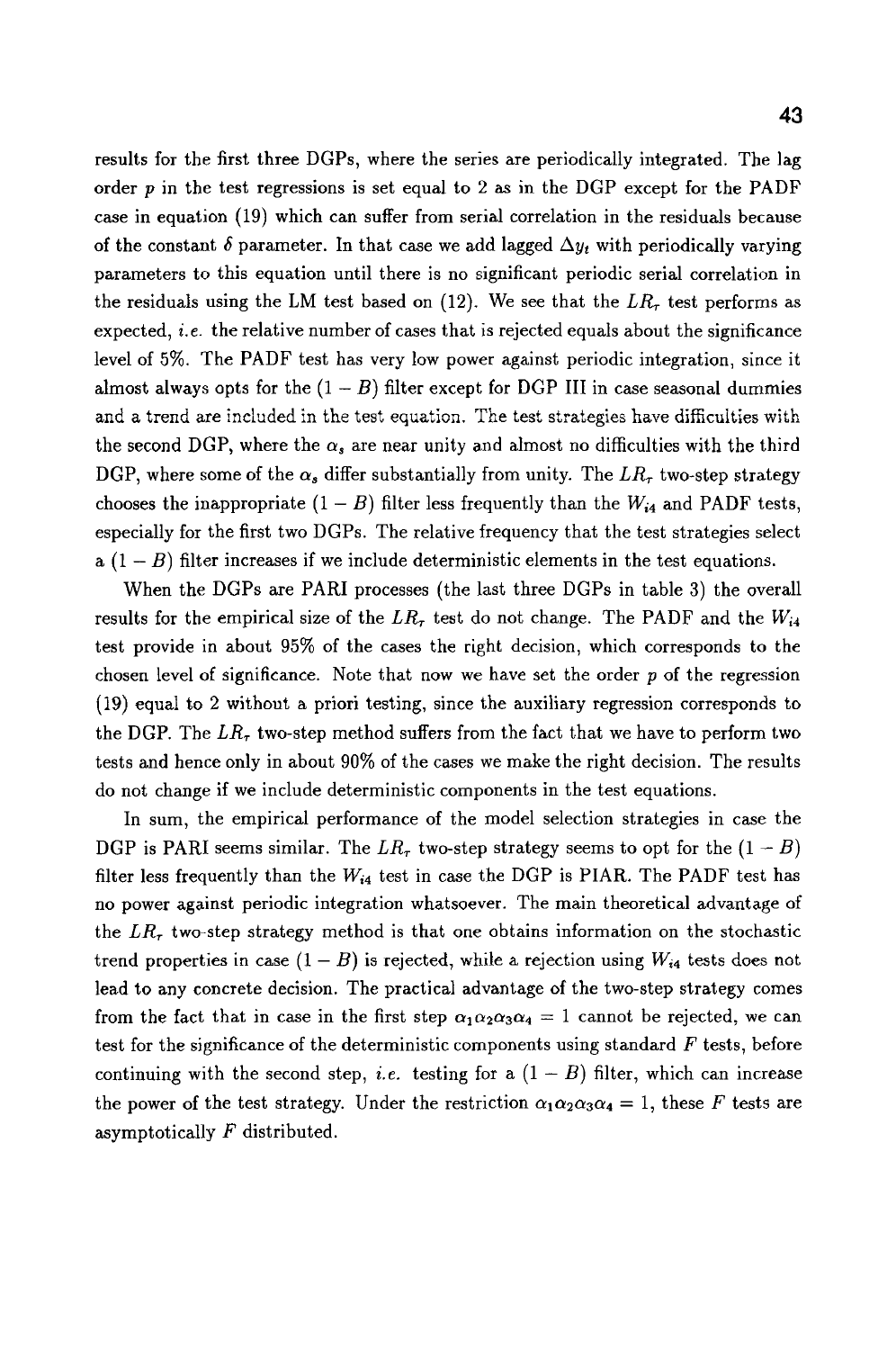### Empirical Results

The two test strategies have been applied to seven log transformed U.K. macroeconomic time series. A detailed report of the first stages of the model selection procedure, including determination of model order  $p$  and testing for periodicity can be found in Franses & Paap (1994). It turns out that all series can be described by a periodic model. Table 5 displays the outcomes of the  $LR<sub>r</sub>$  two-step strategy and the  $W_{24}$ ,  $W_{34}$  and PADF tests. The  $LR_{\tau}$  two-step method results suggest that all series are periodically integrated, i.e. the  $(1 - B)$  filter is not applicable. Results are the same if we add seasonal trends in the test equations, see Franses & Paap (1994). The periodic ADF test indicates that the  $(1 - B)$  filter is always useful. This conclusion does not change if we include a deterministic trend in the test equations. Using the  $W_{24}$  test we find that  $(1 - B)$  is not appropriate for all series. If we however include four seasonal deterministic trends in the test equation, the  $W_{34}$  test cannot reject the hypothesis of the presence of a  $(1 - B)$  filter except for Imports.

| $W_{24}$ , $W_{34}$ and PADF test for seven log transformed U.K. macroeconomic time series <sup>1</sup> . |                    |          |                    |                   |             |                          |            |           |
|-----------------------------------------------------------------------------------------------------------|--------------------|----------|--------------------|-------------------|-------------|--------------------------|------------|-----------|
| series <sup>2</sup>                                                                                       | order <sup>3</sup> | $LR_r$   | $F^{\bm 4}_\Delta$ | lags <sup>3</sup> | <b>PADF</b> | $\rm{lags^3}$            | $W_{24}$   | $W_{34}$  |
| Imports                                                                                                   |                    | 0.105    | 4.772**            |                   | $-0.351$    | $\overline{\phantom{0}}$ | 3.778**    | $6.126**$ |
| Workforce                                                                                                 |                    | 0.584    | $9.499**$          | 1.4               | $-0.110$    | ۰                        | 10.257**   | 0.461     |
| Nond. Cons.                                                                                               |                    | 0.586    | $31.235**$         | 1,4               | $-0.358$    | $\overline{\phantom{a}}$ | 24.857**   | 1.818     |
| Exports                                                                                                   | 2                  | $-1.074$ | $6.292**$          | 1                 | $-0.764$    | 1                        | $5.561***$ | 2.570     |
| Total Inv.                                                                                                | $\boldsymbol{2}$   | $-1.414$ | $10.155***$        | 1.4               | $-0.724$    | 1                        | $8.925**$  | 1.113     |
| Private Inv.                                                                                              | 1                  | $-0.146$ | $4.467**$          | 1                 | $-0.019$    | -                        | $3.591**$  | 2.338     |
| Total Cons.                                                                                               |                    | 1.108    | 26.768**           | 1.4               | 0.831       | -                        | 28.910**   | 1.093     |

Table 5. The test statistics for the  $LR<sub>r</sub>$  two-step strategy and the outcomes of the

\*\* significant at a 5% level.

<sup>1</sup>The samples are 1955.1-1988.4, except for Private Investment, 1962.1-1988.4.

 ${}^4F_{\Delta}$  denotes the outcomes of an F-test for the validity of a (1 – B) filter in a PIAR model. This  $F_{\Delta}$  test asymptotically follows a standard F distribution.

Table 6 shows the parameter estimates of the PIAR models for the seven series together with some diagnostic test statistics. The test for serial correlation in the residuals in the nonlinear PIAR models are computed using the Gauss-Newton re-

<sup>&</sup>lt;sup>2</sup>Each model contains four seasonal dummies and four seasonal trends for  $W_{34}$  case. The model for Workforce contains a dummy variable for 1959.2, for Exports in 1967.4 and 1968.1 and for Total Consumption for 1979.3 and 1980.2 to capture outlying observations. The results do not change much when we exclude these dummy variables.

<sup>&</sup>lt;sup>3</sup>Order denotes the order of the PAR model, which is used to test for periodic integration. Lags denote which lagged  $\Delta y_t$  are used in the test regression while testing for the  $(1 - B)$  filter using the PADF and the  $W_{i4}$  tests. The number of lags is determined using LM type diagnostics for periodic autocorrelations in the residuals.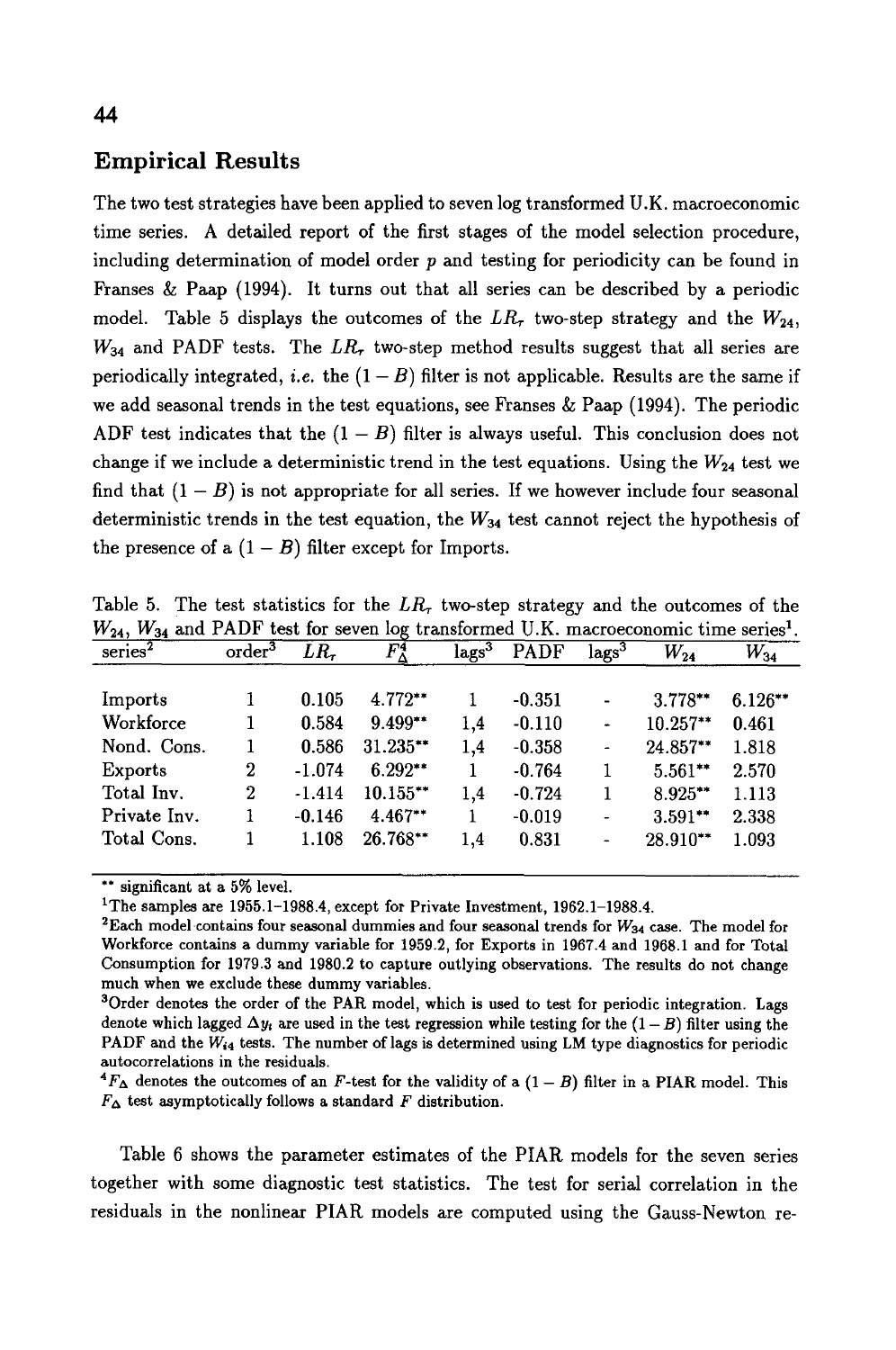| sel les.        |          |                          |          |                                         |           |            |                 |
|-----------------|----------|--------------------------|----------|-----------------------------------------|-----------|------------|-----------------|
| par.            | Imports  | $\sqrt{\text{Workf.}^2}$ | N. Cons. | Exports <sup>2</sup>                    | Tot. Inv. | Priv. Inv. | $T.$ Cons. $^2$ |
|                 |          |                          |          |                                         |           |            |                 |
| $\mu_1$         | 0.347    | 0.568                    | $-0.141$ | 0.390                                   | $-0.506$  | 0.573      | $-0.432$        |
|                 | (0.138)  | (0.116)                  | (0.082)  | (0.126)                                 | (0.192)   | (0.237)    | (0.098)         |
| $\mu_2$         | $-0.229$ | $-0.189$                 | 0.762    | 0.086                                   | 0.817     | 0.302      | 0.912           |
|                 | (0.140)  | (0.123)                  | (0.076)  | (0.130)                                 | (0.182)   | (0.237)    | (0.089)         |
| $\mu_3$         | 0.267    | $-0.564$                 | $-0.297$ | $-0.384$                                | $-0.528$  | $-0.632$   | $-0.573$        |
|                 | (0.134)  | (0.119)                  | (0.083)  | (0.133)                                 | (0.218)   | (0.249)    | (0.099)         |
| $\mu_4$         | $-0.261$ | 0.155                    | $-0.341$ | $-0.086$                                | 0.270     | $-0.252$   | 0.058           |
|                 | (0.139)  | (0.112)                  | (0.081)  | (0.104)                                 | (0.210)   | (0.234)    | (0.093)         |
| $\alpha_1$      | 0.965    | 0.944                    | 1.004    | 0.957                                   | 1.053     | 0.925      | 1.033           |
|                 | (0.014)  | (0.011)                  | (0.008)  | (0.013)                                 | (0.022)   | (0.026)    | (0.009)         |
| $\alpha_2$      | 1.038    | 1.019                    | 0.932    | 1.022                                   | 0.888     | 0.972      | 0.918           |
|                 | (0.015)  | (0.012)                  | (0.007)  | (0.016)                                 | (0.019)   | (0.264)    | (0.008)         |
| $\alpha_3$      | 0.974    | 1.056                    | 1.030    | 1.032                                   | 1.071     | 1.073      | 1.057           |
|                 | (0.014)  | (0.012)                  | (0.008)  | (0.015)                                 | (0.017)   | (0.028)    | (0.009)         |
| $\beta_1$       |          |                          |          | 0.009                                   | $-0.253$  |            |                 |
|                 |          |                          |          | (0.143)                                 | (0.214)   |            |                 |
| $\beta_2$       |          |                          |          | $-0.649$                                | $-0.351$  |            |                 |
|                 |          |                          |          | (0.166)                                 | (0.137)   |            |                 |
| $\beta_3$       |          |                          |          | $-0.398$                                | $-0.080$  |            |                 |
|                 |          |                          |          | (0.124)                                 | (0.160)   |            |                 |
| $\beta_4$       |          |                          |          | $-0.646$                                | 0.331     |            |                 |
|                 |          |                          |          | (0.153)                                 | (0.237)   |            |                 |
|                 |          |                          |          | diagnostic test statistics <sup>3</sup> |           |            |                 |
|                 |          |                          |          |                                         |           |            |                 |
| $J-B$           | 1.000    | 1.353                    | 5.521    | 2.211                                   | 0.599     | 2.067      | 4.280           |
|                 | (0.606)  | (0.508)                  | (0.063)  | (0.331)                                 | (0.741)   | (0.356)    | (0.112)         |
| $LM_1$          | 1.966    | 0.268                    | 0.050    | 3.200                                   | 0.764     | 3.417      | 0.324           |
|                 | (0.163)  | (0.605)                  | (0.823)  | (0.076)                                 | (0.384)   | (0.068)    | (0.570)         |
| LM <sub>4</sub> | 1.286    | 2.168                    | 1.400    | 0.795                                   | 2.068     | 2.075      | 0.891           |
|                 | (0.279)  | (0.077)                  | (0.238)  | (0.531)                                 | (0.090)   | (0.090)    | (0.472)         |
|                 |          |                          |          |                                         |           |            |                 |

Table 6. Parameter estimates of the PIAR models<sup>1</sup> for seven U.K. macroeconomic time series.

<sup>1</sup>The models are  $y_t = \sum_{i=1}^4 D_{st}[\alpha_s y_{t-1} + \mu_s + \beta_s (y_{t-1} - \alpha_{s-1} y_{t-2})] + \epsilon_t$  with  $\alpha_1 \alpha_2 \alpha_3 \alpha_4 = 1$ , where  $D_{st}$  represent seasonal dummies (standard errors between brackets).

<sup>2</sup>We include dummy variables for Workforce in 1959.2, for Exports in 1967.4 and 1968.1 and for Total Consumption for 1979.3 and 1980.2 to capture outlying observations.

<sup>3</sup>J-B is the Jarque-Bera normality test,  $LM_1$  the F-version of a test on first order serial correlation in the residuals and LM4 the same test for first-to-fourth order serial correlation (p-values between brackets). The LM tests are calculated using (21).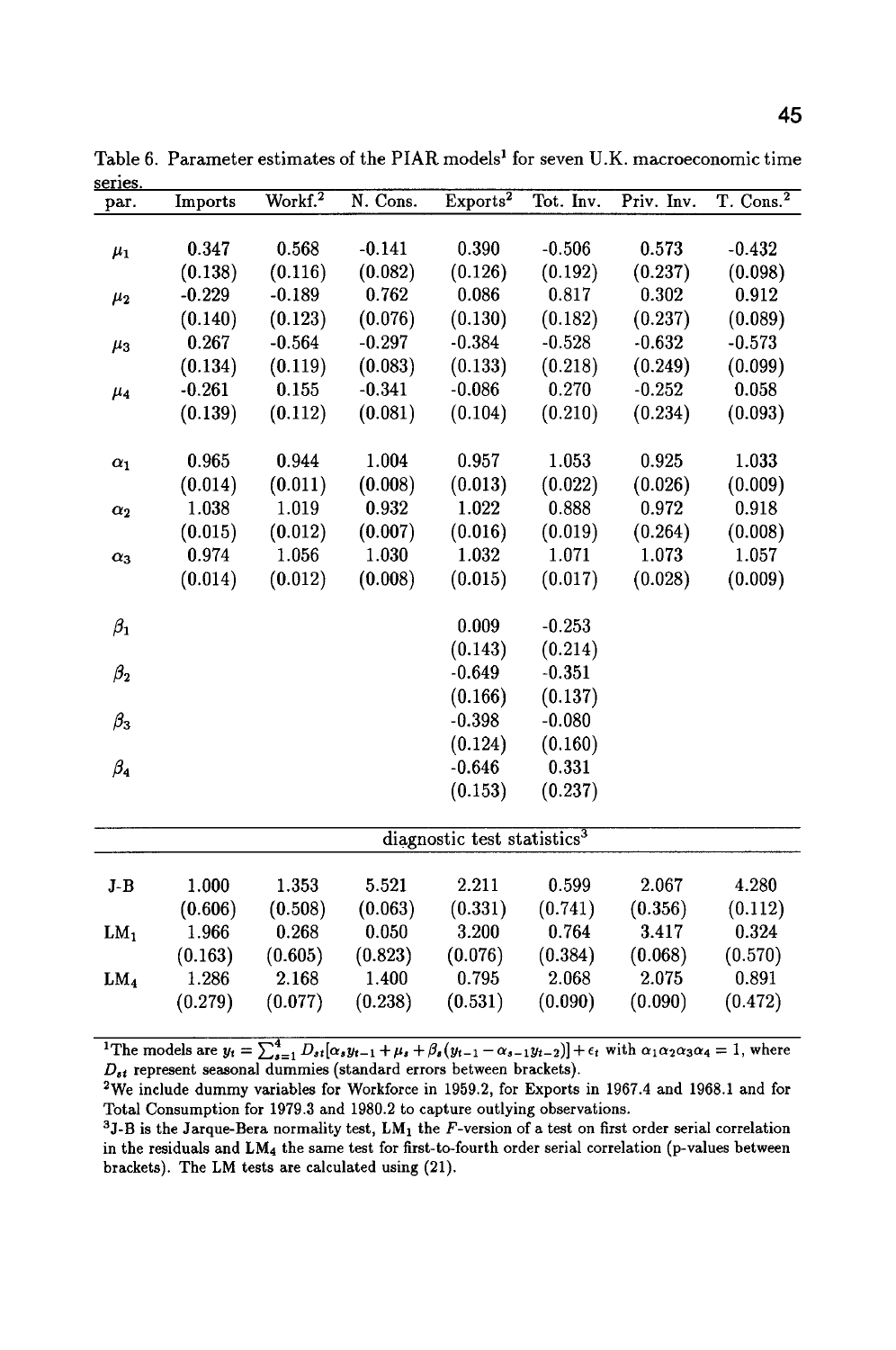| 3CLIC3          |          |                     |          |                                         |           |            |                 |
|-----------------|----------|---------------------|----------|-----------------------------------------|-----------|------------|-----------------|
| par.            | Imports  | Workf. <sup>2</sup> | N. Cons. | Exports <sup>2</sup>                    | Tot. Inv. | Priv. Inv. | $T.$ Cons. $^2$ |
|                 |          |                     |          |                                         |           |            |                 |
| $\mu_1$         | 0.010    | 0.002               | $-0.076$ | $-0.027$                                | $-0.006$  | $-0.102$   | $-0.056$        |
|                 | (0.007)  | (0.001)             | (0.017)  | (0.008)                                 | (0.014)   | (0.009)    | (0.014)         |
| $\mu_2$         | 0.039    | 0.001               | $-0.008$ | 0.029                                   | $-0.038$  | 0.055      | $-0.016$        |
|                 | (0.007)  | (0.001)             | (0.016)  | (0.007)                                 | (0.009)   | (0.009)    | (0.013)         |
| $\mu_3$         | 0.015    | 0.003               | 0.034    | 0.005                                   | 0.012     | 0.026      | 0.034           |
|                 | (0.009)  | (0.001)             | (0.008)  | (0.008)                                 | (0.012)   | (0.009)    | (0.007)         |
| $\mu_4$         | $-0.013$ | $-0.000$            | 0.019    | 0.026                                   | 0.042     | 0.067      | 0.038           |
|                 | (0.007)  | (0.001)             | (0.008)  | (0.006)                                 | (0.017)   | (0.009)    | (0.011)         |
| $\beta_{11}$    | $-0.221$ | 0.563               | 0.161    | 0.037                                   | $-0.216$  |            | 0.226           |
|                 | (0.172)  | (0.212)             | (0.152)  | (0.150)                                 | (0.218)   |            | (0.250)         |
| $\beta_{12}$    | $-0.320$ | $-0.354$            | $-0.233$ | $-0.554$                                | $-0.590$  |            | $-0.421$        |
|                 | (0.164)  | (0.158)             | (0.160)  | (0.146)                                 | (0.130)   |            | (0.154)         |
| $\beta_{13}$    | $-0.009$ | $-0.110$            | $-0.292$ | $-0.283$                                | $-0.113$  |            | $-0.375$        |
|                 | (0.165)  | (0.118)             | (0.113)  | (0.126)                                 | (0.116)   |            | (0.110)         |
| $\beta_{14}$    | $-0.257$ | $-0.022$            | 0.323    | $-0.663$                                | 0.134     |            | 0.044           |
|                 | (0.172)  | (0.132)             | (0.191)  | (0.159)                                 | (0.206)   |            | (0.139)         |
| $\beta_{41}$    |          | 0.334               | 0.279    |                                         | 0.185     |            | 0.436           |
|                 |          | (0.142)             | (0.160)  |                                         | (0.132)   |            | (0.160)         |
| $\beta_{42}$    |          | 0.039               | 0.691    |                                         | 0.528     |            | 0.557           |
|                 |          | (0.125)             | (0.102)  |                                         | (0.109)   |            | (0.102)         |
| $\beta_{43}$    |          | 0.615               | 0.119    |                                         | 0.631     |            | 0.287           |
|                 |          | (0.142)             | (0.206)  |                                         | (0.217)   |            | (0.168)         |
| $\beta_{44}$    |          | 0.193               | 0.490    |                                         | 0.207     |            | 0.128           |
|                 |          | (0.201)             | (0.158)  |                                         | (0.211)   |            | (0.016)         |
|                 |          |                     |          | diagnostic test statistics <sup>3</sup> |           |            |                 |
|                 |          |                     |          |                                         |           |            |                 |
| $J-B$           | 0.061    | 6.700               | 1.399    | 0.300                                   | 6.076     | 1.155      | 10.630          |
|                 | (0.970)  | (0.035)             | (0.497)  | (0.861)                                 | (0.048)   | (0.561)    | (0.005)         |
| LM <sub>1</sub> | 0.011    | 0.388               | 1.373    | 3.821                                   | 0.032     | 2.953      | 0.022           |
|                 | (0.916)  | (0.535)             | (0.244)  | (0.053)                                 | (0.858)   | (0.089)    | (0.883)         |
| LM <sub>4</sub> | 0.904    | 0.325               | 1.228    | 2.153                                   | 0.473     | 0.098      | 1.152           |
|                 | (0.464)  | (0.861)             | (0.303)  | (0.078)                                 | (0.756)   | (0.258)    | (0.336)         |
|                 |          |                     |          |                                         |           |            |                 |

Table 7. Parameter estimates of the PARI models<sup>1</sup> for seven U.K. macroeconomic time series.

<sup>1</sup>The models are  $\Delta y_t = \sum_{s=1}^4 D_{st}[\mu_s + \sum_{i=1}^{p-1} \beta_{is} \Delta y_{t-i}] + \epsilon_t$ , where  $D_{st}$  represents seasonal dummies. ~We include dummy variables for Workforce in 1959.2, for Exports in 1967.4 and 1968.1 and for Total Consumption for 1979.3 and 1980.2 to capture outlying observations.

 $3J-B$  is the Jarque-Bera normality test,  $LM_1$  the F-version of a test on first order serial correlation in the residuals and LM4 the same test for first-to-fourth order serial correlation (p-values between brackets).

 $\overline{a}$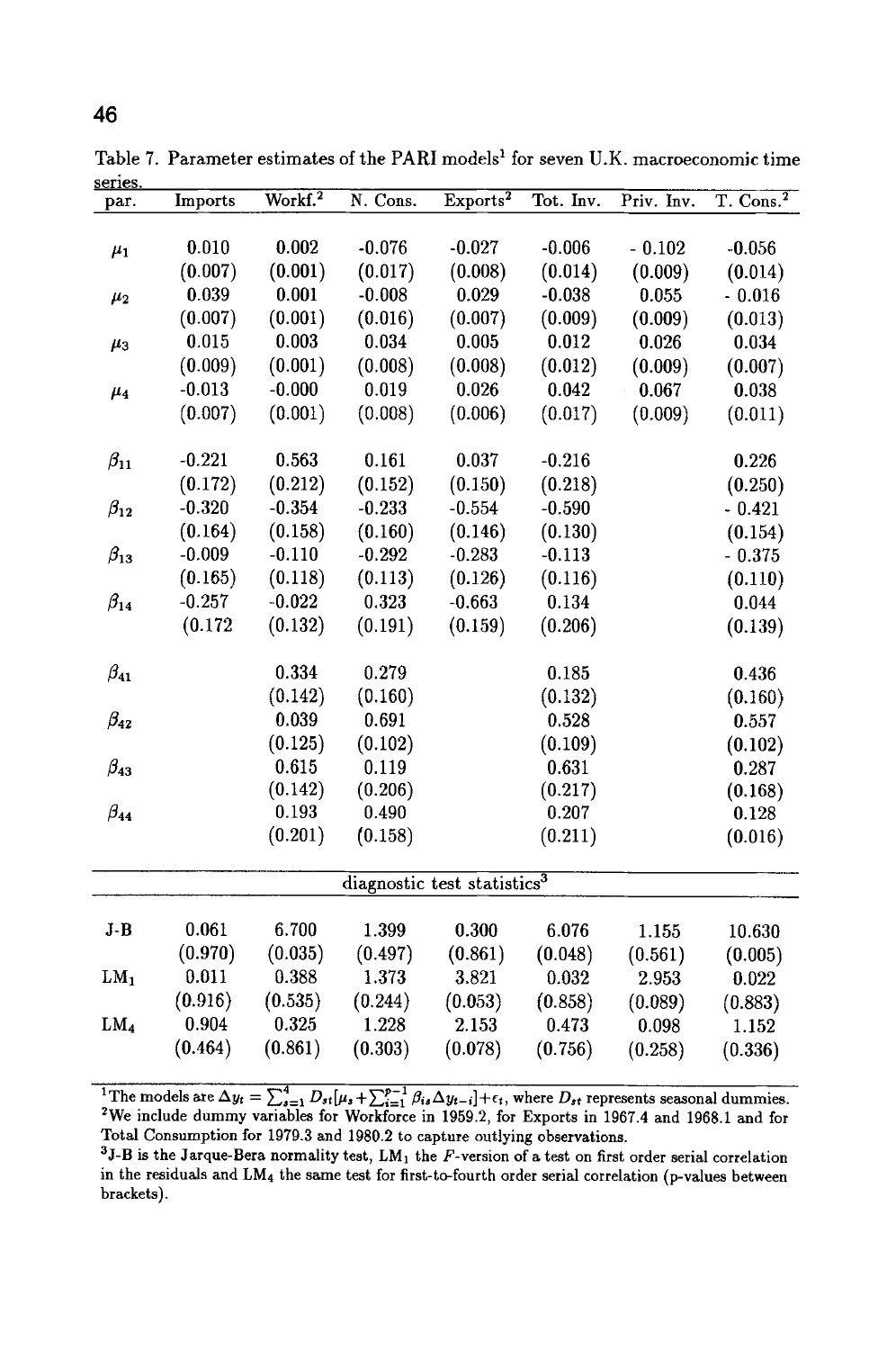gression, see Davidson & MacKinnon (1993). Write the PIAR model in the following form

$$
y_t = x_t(\Phi) + \epsilon_t, \tag{20}
$$

where  $x_t(\Phi)$  denotes the explanatory part of the PIAR model and  $\Phi$  a parameter vector containing say  $(\mu_s, \alpha_s, \beta_s \,\forall s)$ . Testing for serial correlation of order one in the  $\hat{\epsilon}_t$  process boils down to testing whether  $\rho$  differs significantly from zero using a F-test in the following linear regression

$$
\hat{\epsilon}_t = X_t(\hat{\Phi})b + \rho \hat{\epsilon}_{t-1} + \eta_t, \qquad (21)
$$

where  $X_t(\hat{\Phi})$  is a vector containing the first derivatives of the regression function  $x_t$ with respect to the elements of  $\Phi$  evaluated at the ML estimates  $\ddot{\Phi}$ . The diagnostic test results in table 6 indicate that the PIAR models do not seem to be misspecified. Furthermore, note that the  $\alpha_s$  are estimated close to unity indeed. Finally, we do not restrict some  $\beta_s$  values to zero for illustrative purposes.

Table 7 shows the PARI models we have estimated for the seven series together with tests for serial correlation and normality of the residuals. For comparability purposes, we only include four seasonal dummies in the PARI models, similar to what we do for the PIAR models. We will use the estimates in table 7 for our forecasting experiment in the next section. Note that we often need the fourth lag of  $\Delta y_t$  to get rid of serial correlation in the residuals. In the following section we investigate whether the imposed restriction  $(1 - B)$  as in a PARI model has implications for forecasting using Monte Carlo simulations and forecasts generated by the empirical models constructed in this section.

### **4 A Forecasting Comparison**

In the previous section we considered model selection strategies for PAR models. We now turn to the question whether it matters for forecasting if one selects either one of the models. A Monte Carlo experiment can give some insight in this subject matter. We also investigate how PIAR and PARI models perform in practice when comparing the forecasting performance of the models for the seven U.K. series analysed in the previous section.

### Monte Carlo Results

First, we set up a Monte Carlo experiment to analyze the forecasting performance of both models when the DGP is either the PARI or the PIAR process. We use the six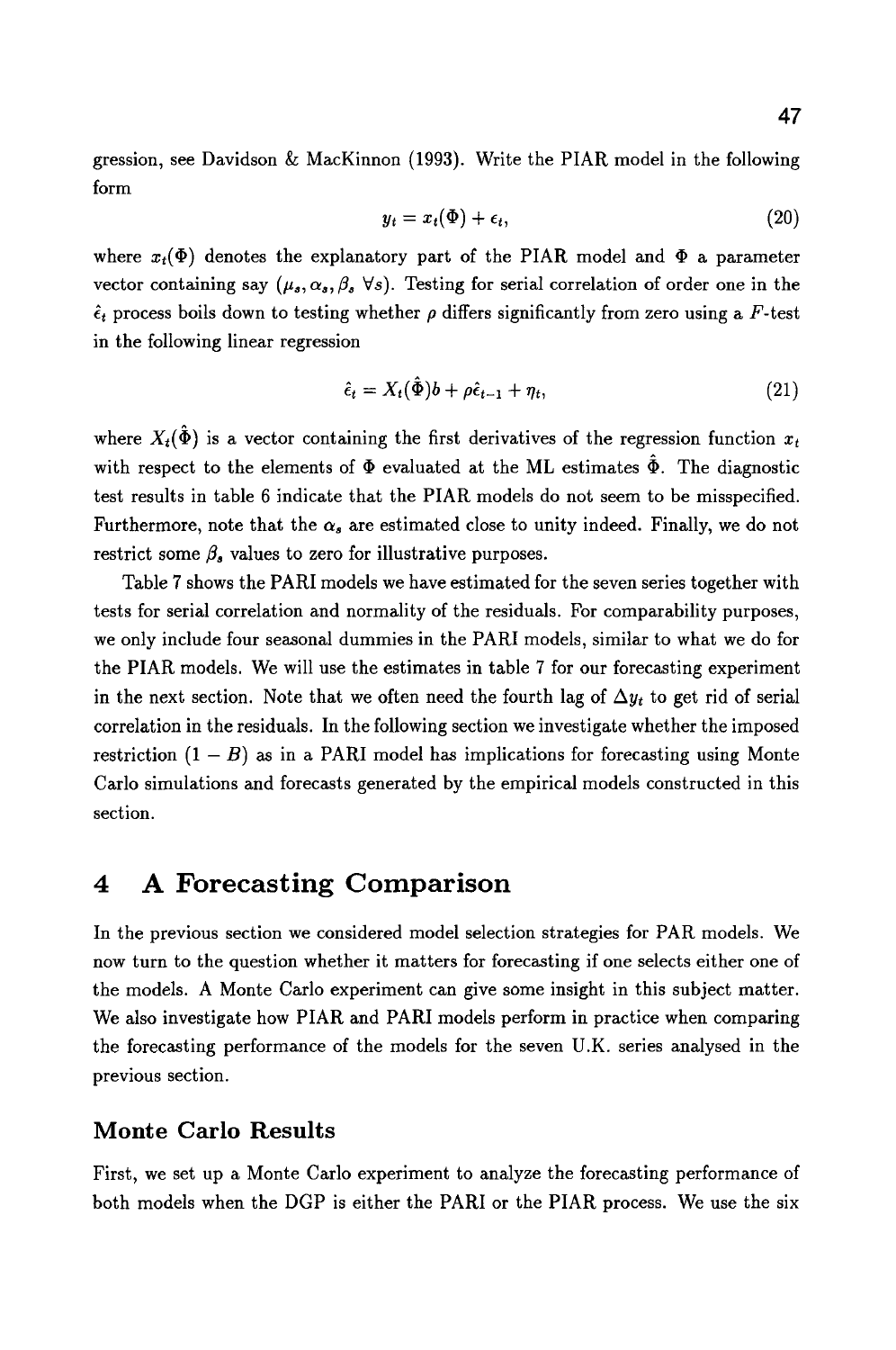| DGP <sup>T</sup>  |              | number of              |         |              | quarters |       | all      |
|-------------------|--------------|------------------------|---------|--------------|----------|-------|----------|
|                   |              | forecasts <sup>1</sup> | $\bf I$ | $\mathbf{I}$ | III      | IV    | quarters |
|                   |              |                        |         |              |          |       |          |
|                   |              | 96                     | 53.62   | 90.76        | 51.80    | 61.80 | 86.96    |
|                   | $\bf I$      | 48                     | 49.74   | 82.66        | 47.44    | 60.18 | 82.58    |
|                   |              | 12                     | 54.66   | 45.12        | 65.04    | 47.40 | 73.20    |
|                   |              |                        |         |              |          |       |          |
|                   |              | 96                     | 64.44   | 50.38        | 46.90    | 40.52 | 51.20    |
| PIAR <sup>2</sup> | $\mathbf{I}$ | 48                     | 62.62   | 51.98        | 46.62    | 42.68 | 52.42    |
|                   |              | 12                     | 56.76   | 51.52        | 46.90    | 45.72 | 52.74    |
|                   |              |                        |         |              |          |       |          |
|                   |              | 96                     | 97.80   | 96.64        | 90.40    | 83.24 | 99.90    |
|                   | III          | 48                     | 92.16   | 91.56        | 76.16    | 74.92 | 99.50    |
|                   |              | 12                     | 69.36   | 70.98        | 53.18    | 57.76 | 94.38    |
|                   |              |                        |         |              |          |       |          |
|                   |              |                        |         |              |          |       |          |
|                   |              | 96                     | 42.16   | 42.96        | 43.64    | 42.26 | 17.76    |
|                   | ${\rm IV}$   | 48                     | 45.54   | 45.20        | 46.48    | 46.36 | 25.30    |
|                   |              | 12                     | 48.38   | 48.68        | 48.74    | 48.06 | 37.58    |
|                   |              | 96                     | 40.94   | 42.92        | 40.78    | 43.74 | 17.42    |
| PARI <sup>2</sup> | V            | 48                     | 43.82   | 45.54        | 44.82    | 46.18 |          |
|                   |              |                        |         |              |          |       | 25.76    |
|                   |              | 12                     | 48.02   | 47.68        | 48.78    | 49.30 | 39.22    |
|                   |              | 96                     | 41.56   | 43.32        | 42.00    | 42.18 | 17.22    |
|                   | VI           | 48                     | 45.20   | 46.08        | 45.78    | 44.54 | 25.48    |
|                   |              | 12                     | 48.54   | 48.90        | 48.92    | 48.14 | 37.20    |
|                   |              |                        |         |              |          |       |          |

Table 8. Forecasting performance of PIAR and PARI models, based on 5000 replications. The cells report the relative frequencies that a PIAR model forecasts better than a PARI model, based on the MSPE of the one-step ahead forecasting errors. The sample size used for estimation is 120.

<sup>1</sup>In each replication 216 observations are generated using the DGPs displayed in table 3. The first 120 observations are used to estimate a PIAR and a PARI model, while the last 96 observations are used to evaluate the one-step ahead forecasts based on the estimated models.

<sup>2</sup>When the DGP is PARI(1), we estimate a PIAR(2) and PARI(1) model, while when the DGP is PIAR(2) we estimate a PIAR(2) and a PARI model of order  $k$ , where the order  $k$  is the smallest order for which the model does not contain periodic serial correlation in its residuals based on the periodic LM test, see (12).

### 48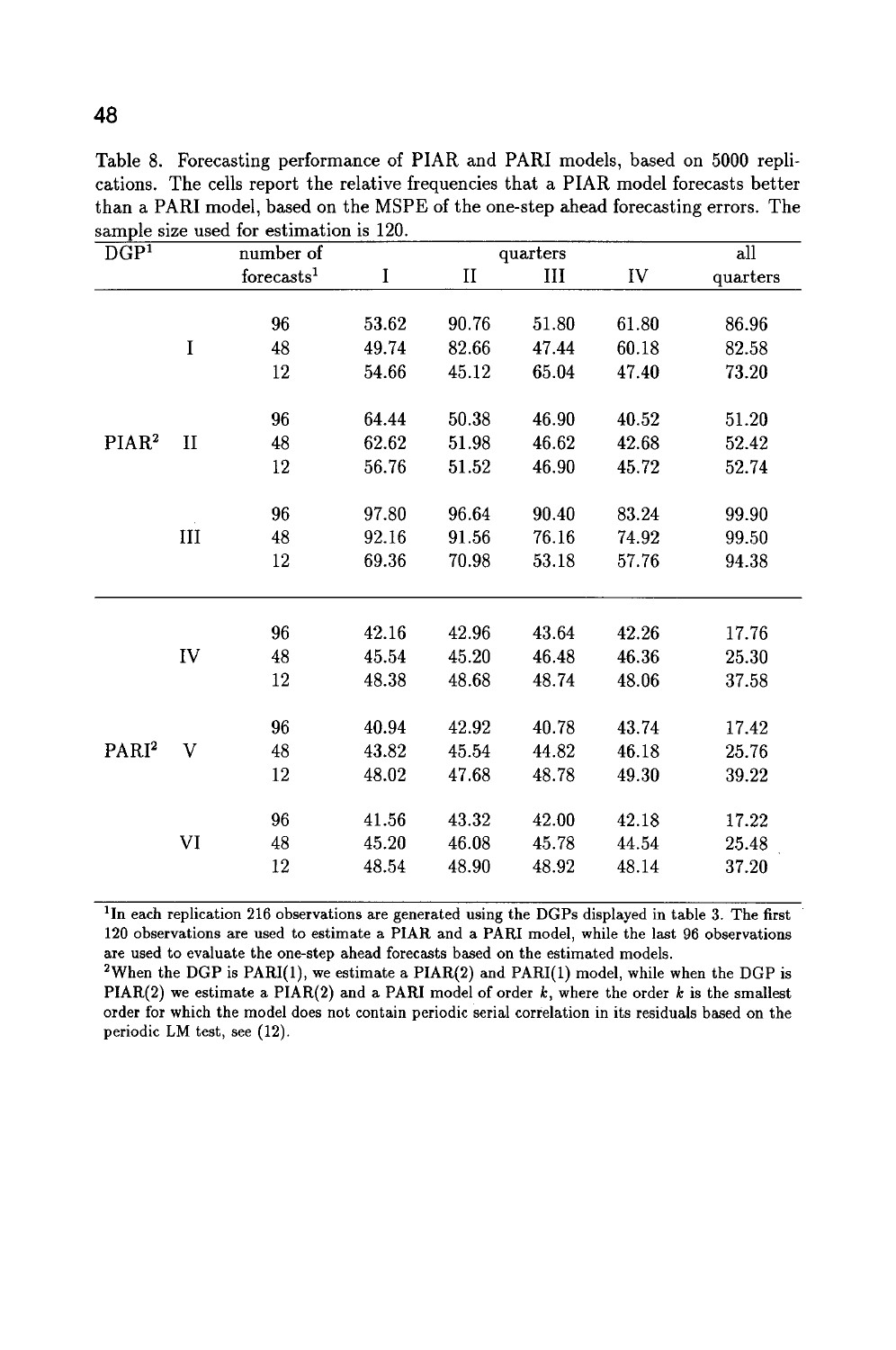DGPs of table 3 to generate 216 observations. The first 120 observations are used to estimate a PIAR and a PARI model and the last 96 are used to evaluate forecasts. Table 8 shows the outcomes of the simulations. The cells of the table show the relative frequency that the PIAR model forecasts better than the PARI model. The comparison is based upon the mean squared of one-step ahead forecasting errors [MSPE] in each season separately and over all seasons. Hence, the cells of table 8 show the relative number of times that the MSPE of the PIAR forecasts is smaller than that of the PARI forecasts. So, it is possible that the forecasting performance of the PARI model in each season separately is better than in the four quarters together and *vice versa.* 

The first three DGPs correspond with a PIAR process. Especially for DGP I and III, where one of the  $\alpha_s$  differs substantially from 1, we observe that it matters if one selects the wrong model. The outcomes of the simulations depend on the chosen parameters. For the third DGP the PIAR model forecasts better in more than 90% of the cases, while for the second DGP, where the  $\alpha_s$  values are near 1, there is not so much difference in forecasting performance.

These results are in contrast to those for the last three DGPs, which are PARI processes, *i.e.* the outcomes for each DGP are roughly the same. A PIAR model forecasts better in each quarter in about 45% of the cases. However, the forecasting performance of PIAR models decreases the more forecasts one evaluates. Notice further that when we evaluate the forecasts within each season, we get a different picture than when we consider the forecasting performance in the four seasons together. In that case the PIAR model may be better only in between 17% and 40% of the cases, depending on the number of forecasts.

### **Empirical Results**

Another evaluation of the relative forecasting performance of both models can be obtained using the models for the U.K. series discussed previously in tables 6 and 7.

We assume three different forecasting horizons. The first part of the sample is used to estimate the model, while the second part is used to evaluate the forecasts. From table 9 we see that for the separate quarters in 20 of the 84 cases the MSPE of the PIAR models is significantly smaller than the MSPE of the PARI models, using nonparametric sign test at a 10% level. In 13 cases it is the other way around. In 51 cases there is no significant difference in forecasting performance, although the PIAR model forecasts better in 27 of these 51 cases. Especially, in the third quarter the PIAR model produces better forecasts than the PARI model. When we look at the forecasting performance of the four quarters together, we see that in 5 cases the PIAR models forecast significantly better and in 2 cases the PARI model. The balance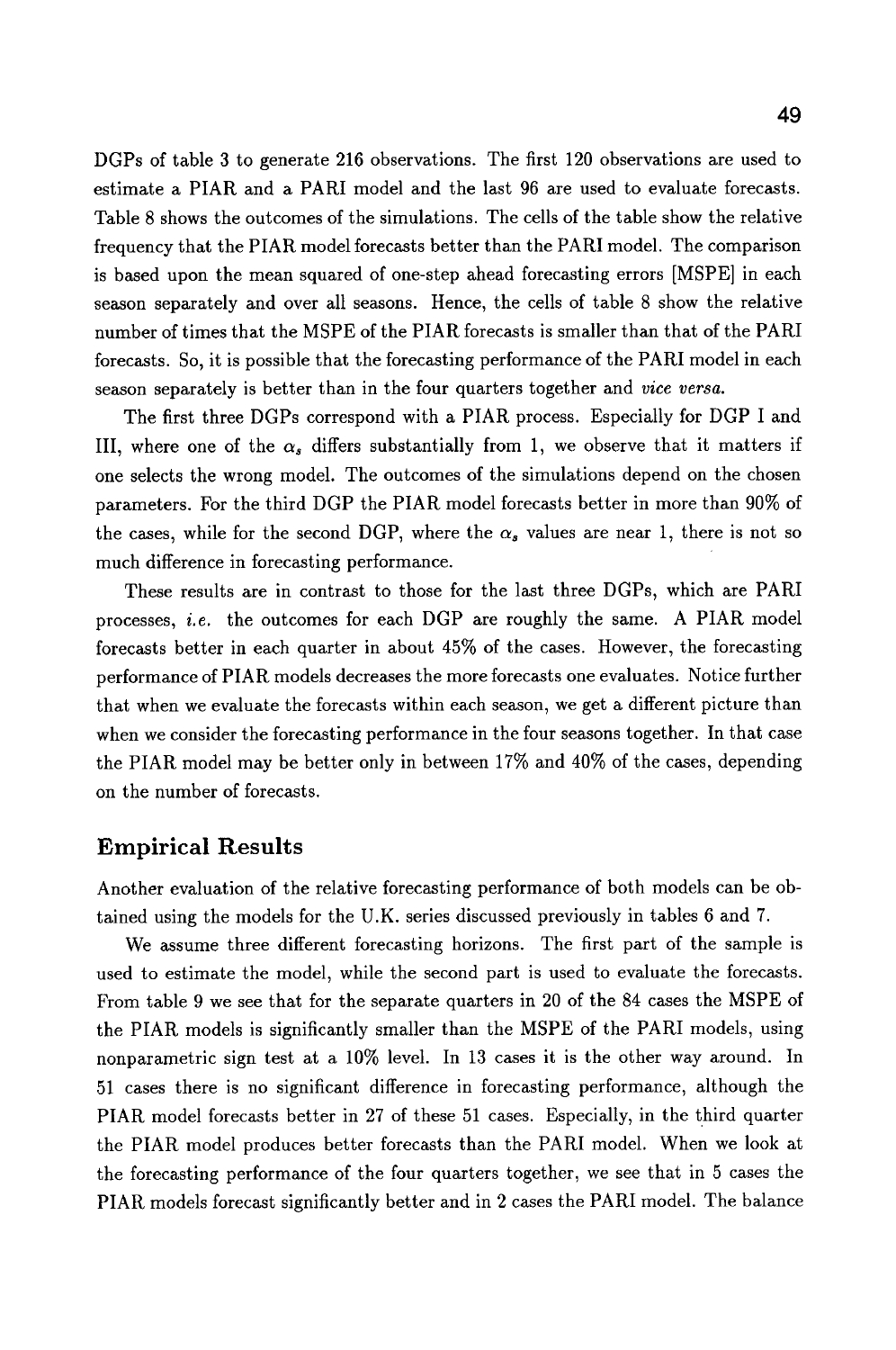Table 9. Forecasting comparison of PIAR versus PARI models. The cells report whether the MSPE of one-step ahead forecasts from the PIAR model is smaller  $(-)$  or larger (+) than those from the PARI model. Significant differences are checked using a nonparametric **sign-test.** 

| series                 | number of   |                  |                  | quarters         |                  | total          |
|------------------------|-------------|------------------|------------------|------------------|------------------|----------------|
|                        | forecasts   | $\rm I$          | $\rm II$         | $\rm III$        | IV               |                |
|                        |             |                  |                  |                  |                  |                |
|                        | 72          |                  | $\ddag$          |                  |                  |                |
| Imports                | 48          |                  |                  | $+^*$            |                  |                |
|                        | $\sqrt{24}$ |                  | $-*$             | $+$ <sup>*</sup> | $***$            | $+^*$          |
|                        | $72\,$      | $\ddot{}$        | $\ddag$          | **               |                  |                |
| Workforce              | 48          | $+$              | $\! + \!$        | -**              |                  | $\mathrm{+}$   |
|                        | 24          | $+$ *            | $\ddag$          | $-^*$            | $^{+}$           | $+$            |
|                        | $\sqrt{72}$ |                  | $-^*$            | $\ddot{}$        | $+$ **           |                |
| Nondurable Consumption | 48          |                  | ┿                |                  |                  |                |
|                        | ${\bf 24}$  | $+^*$            | $\, +$           |                  | **               |                |
|                        | 72          |                  | $^{+}$           |                  | $+***$           | $\ddag$        |
| Exports                | 48          |                  | $+$ <sup>*</sup> |                  | $^{+}$           | $\overline{+}$ |
|                        | ${\bf 24}$  |                  | $+$ *            |                  | $+$ <sup>*</sup> | $\overline{+}$ |
|                        | 72          | $^{+}$           | $+^*$            |                  |                  | $\ddag$        |
| Total Investment       | 48          | $\ddot{}$        | $\ddag$          | $^{+}$           |                  | $+$            |
|                        | 24          | $\boldsymbol{+}$ | $\ddot{+}$       | $+$ <sup>*</sup> |                  | $+$            |
|                        | 72          | $\pm$            | $\mathbf +$      | $^{+}$           |                  |                |
| Private Investment     | 48          |                  | $+$              |                  |                  |                |
|                        | 24          |                  | $+$              | $***$            | $***$            |                |
|                        | 72          |                  |                  |                  | ${+^*}$          |                |
| Total Consumption      | 48          |                  |                  |                  |                  |                |
|                        | 24          |                  | $+$              | _*               |                  |                |

**\* significant at 10% and \*\* significant at 5% using a two sided nonparametrie sign-test.** 

**1The models are estimated until 70.4, 76.4 and 82.4, while forecasts are generated for 1971.1-1988.4 (72), 1977.1-1988.4 (48) and 1983.1-1988.4 (24), respectively.** 

**50**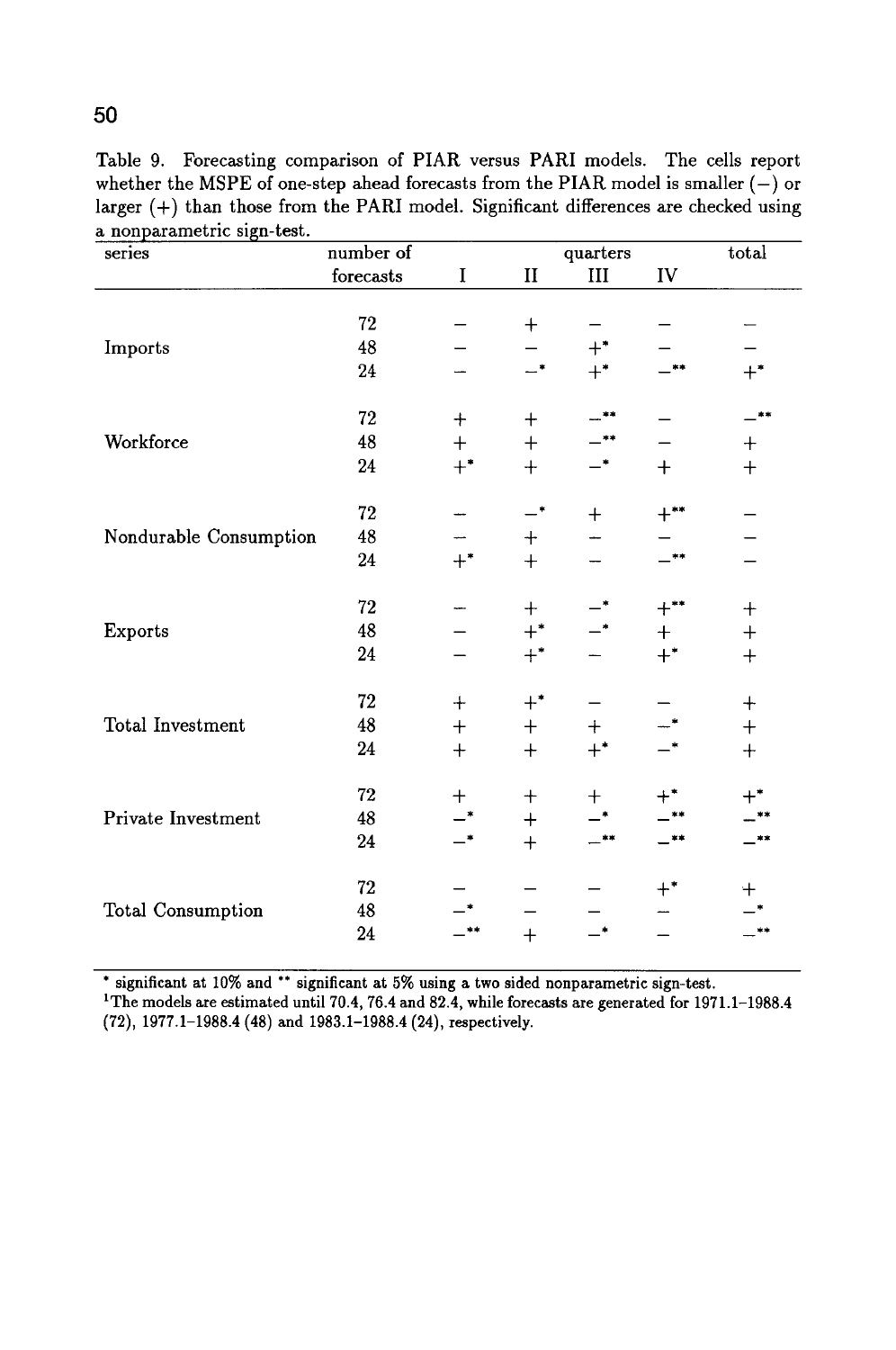between  $+$  and  $-$  signs is roughly equal. The number of cases that the PIAR model forecasts (significantly) better is larger when the forecasting horizon is smaller. The forecasting performance of the PARI model is slightly better when the oil crisis in 1973 is included in the forecasting evaluation period *i.e.* for 72 out of sample forecasts, while the PIAR model forecasts significantly better when the crisis period is in the estimation sample.

To summarize, on the basis of Monte Carlo experiments we conjecture that in general, forecasting with PARI models, when the DGP is PIAR, is worse than *vice versa*, especially when at least one of the  $\alpha_s$  parameter differs substantially from unity. The empirical results in table 9 are however not as convincing as the Monte Carlo results.

# **5 Conclusion**

In this paper we considered model selection and forecasting issues of two restricted periodic autoregressive models. The first is a periodic model in first differences, the second a periodically integrated model, which contains a stochastic trend with an impact that varies with the seasons. The impact of a shock in the latter model depends on the quarter in which the shock occurs and the impact is different for each season. In the former model shocks have the same impact on each quarter of the series in the long run. Therefore, the choice between the two models becomes relevant if one wants to make forecasts based on an estimated model. Since a periodic model in first differences is a special case of a periodically integrated model, a possible selection strategy is to test for periodic integration first and then to test whether the periodic differencing filter can be simplified to a first difference filter. In case one is only interested in the question whether the series contains a unit root at the zero frequency, one can start directly with testing for such a unit root. A drawback of this approach is that, in case of rejection one obtains no insight into the possible presence of stochastic trends. Of course, such a result may complicate the construction of multivariate models since this typically involves aspects as cointegration and common stochastic trends.

The two model selection strategies and the forecasting performance of both models have been compared using both Monte Carlo simulations and empirical time series. The main recommendation is that we strongly suggest not to use the periodic ADF test due to its low power against periodic integration. The  $LR_{\tau}$  two-step strategy seems to opt less frequently for the  $(1 - B)$  filter in case the DGP is PIAR than the  $W_{i4}$  test. The theoretical disadvantage of the  $W_{i4}$  test is the lack of information on the (stochastic) trend in case the presence of the  $(1 - B)$  filter is rejected. Besides, the  $LR_{\tau}$  two-step strategy gives opportunities for testing for the significance of deterministic components